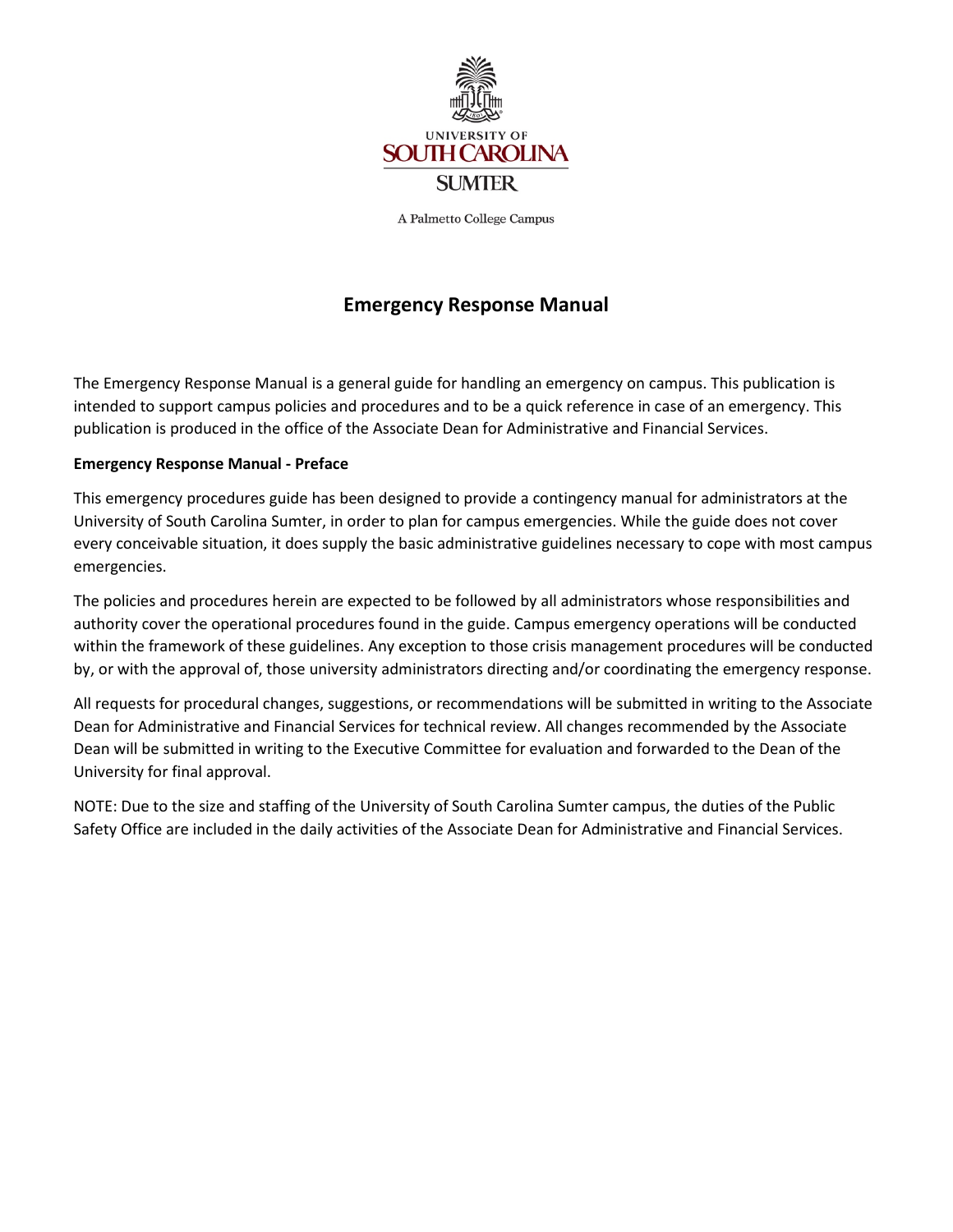| <b>INTRODUCTION</b>                           | UNIVERSITY NOTIFICATION SYSTEM       |  |
|-----------------------------------------------|--------------------------------------|--|
| Purpose                                       | <b>Public Safety</b>                 |  |
| Scope                                         | ON/OFF CAMPUS SOURCES OF ASSISTANCE  |  |
| <b>Types of Emergencies</b>                   | On Campus Assistance                 |  |
| Definitions of Emergencies                    | Off Campus Assistance                |  |
| Assumptions                                   | <b>EVACUATION PROCEDURES</b>         |  |
| Declarations of Campus State of Emergency     | <b>Building Evacuation</b>           |  |
| <b>DIRECTION AND COORDINATOR</b>              | <b>Campus Evacuation</b>             |  |
| <b>Emergency Director</b>                     | <b>SPECIFIC EMERGENCY PROCEDURES</b> |  |
| <b>Emergency Coordinator</b>                  | <b>Bomb Threat</b>                   |  |
| <b>EMERGENCY COMMAND POST</b>                 | <b>Building Evacuation</b>           |  |
| <b>Field Emergency Command Post</b>           | <b>Chemical or Radiation Spill</b>   |  |
| <b>General Emergency Command Post</b>         | Civil Disturbance or Demonstration   |  |
| <b>CAMPUS EMERGENCY RESOURCE TEAM</b>         | Earthquake                           |  |
| <b>Emergency Director</b>                     | Explosion, Aircraft Down On Campus   |  |
| <b>Emergency Coordinator</b>                  | Fire                                 |  |
| Damage Control                                | <b>Media Relations</b>               |  |
| <b>Campus Public Safety and Communication</b> | <b>Medical Emergency</b>             |  |
| <b>Public Information</b>                     | <b>Psychological Crisis</b>          |  |
| <b>Building Coordinators</b>                  | <b>Reporting Emergencies</b>         |  |
| <b>RESPONSIBILITIES</b>                       | Severe Weather Alert                 |  |
| Dean of the University                        | <b>Utility Failure</b>               |  |
| Administrators and Department Heads           | <b>Violent or Criminal Behavior</b>  |  |
| Faculty and Staff                             |                                      |  |
| <b>Building Coordinators</b>                  |                                      |  |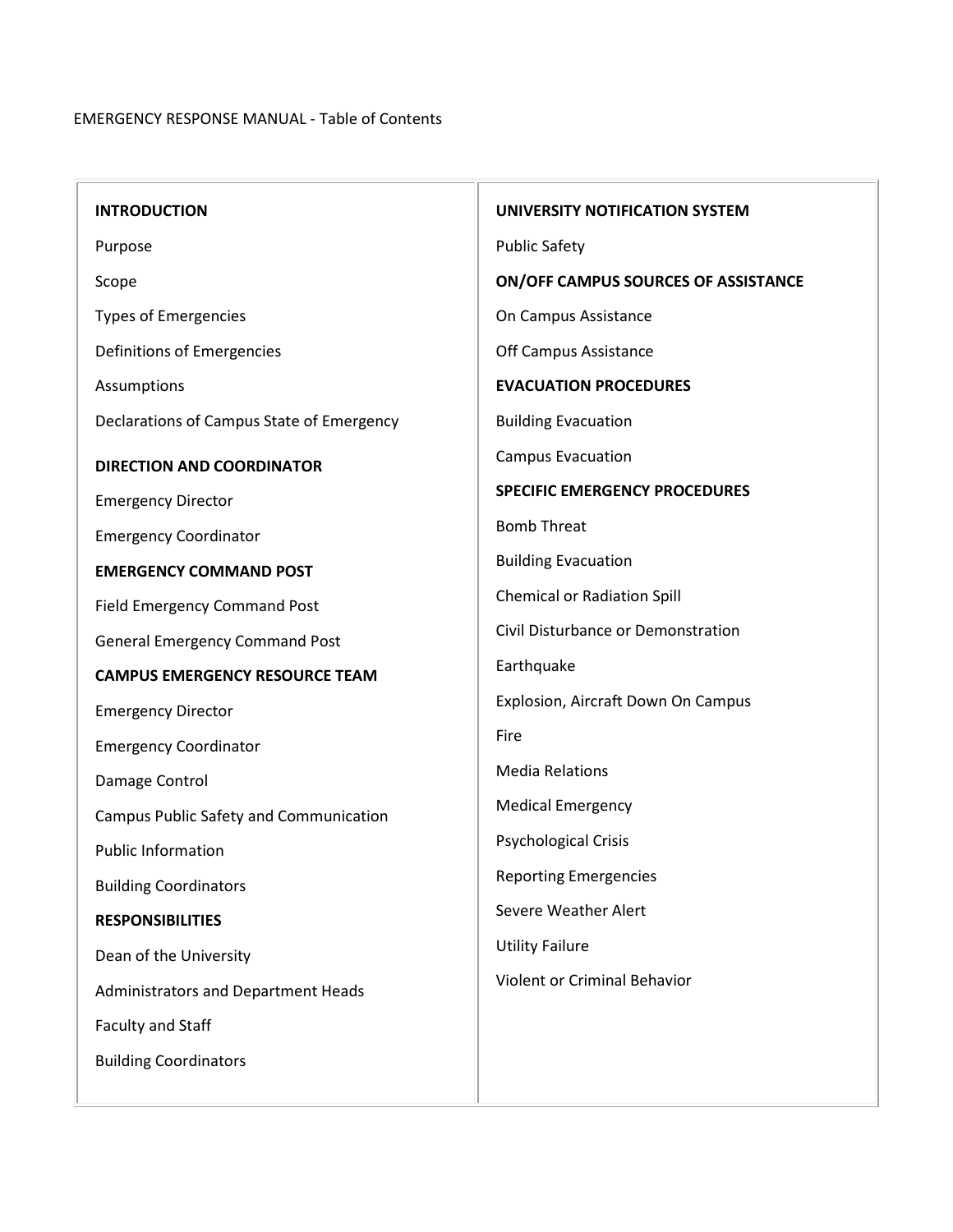## **Major Emergency Guideline**

# **PURPOSE**

The basic emergency procedures outlined in this guide are to enhance the protection of lives and property through effective use of university and campus resources. Whenever an emergency affecting the campus reaches proportions THAT CANNOT BE HANDLED BY ROUTINE MEASURES, the Dean of the University, or his designate may declare a state of emergency, and these contingency guidelines may be implemented. There are two general types of emergencies that may result in the implementation of this plan. These are: (1) large-scale disorder, and (2) largescale natural/man made disaster. Since an emergency may be sudden and without warning, these procedures are designed to be flexible in order to accommodate contingencies of various types and magnitudes.

# **SCOPE**

These procedures apply to all personnel, buildings and grounds, owned and operated by the University of South Carolina Sumter to include those peripheral areas adjoining the University.

#### **TYPES OF EMERGENCIES**

Types of emergencies covered by this manual are:

- Bomb Threat
- Chemical Spill
- Civil Disturbances or Demonstrations
- Earthquake
- Explosion, Downed Aircraft (crash) on campus
- Fire
- Media Relations
- Medical and First Aid
- Psychological Crisis
- [Severe Weather Alert](http://www.uscsumter.edu/emergency.shtml#weather)
- Utility Failure
- Violent or Criminal Behavior

In addition, there are sections on how to report all emergencies, building evacuations and first aid instructions.

#### **DEFINITIONS OF AN EMERGENCY**

The Dean of the University or his designate, serve as the overall Emergency Director during any major emergency or disaster. The following definitions are provided as guidelines to assist building and area coordinators (to be appointed by the Dean of the University) in determining the appropriate response:

**MINOR EMERGENCY:** Any incident, potential or actual, which will not seriously affect the overall functional capacity of the University, report immediately to the Associate Dean for Administrative and Financial Services by dialing the campus extension 3838.

**MAJOR EMERGENCY**: Any incident, potential or actual, which affects an entire building or buildings, and which will disrupt the overall operations of the university. Outside emergency services will probably be required, as well as major efforts from the campus administration during times of crises, report to Public Safety at campus extension 3400 during the hours of 8:30 a.m. - 5:00 p.m. Mon. - Fri., 911 at all other times.

**DISASTER:** Any event or occurrence that has taken place and has seriously impaired or halted the operations of the University. In some cases, mass personnel casualties and severe property damage may be sustained. A coordinated effort of all campus-wide resources is required to effectively control the situation. Outside emergency resources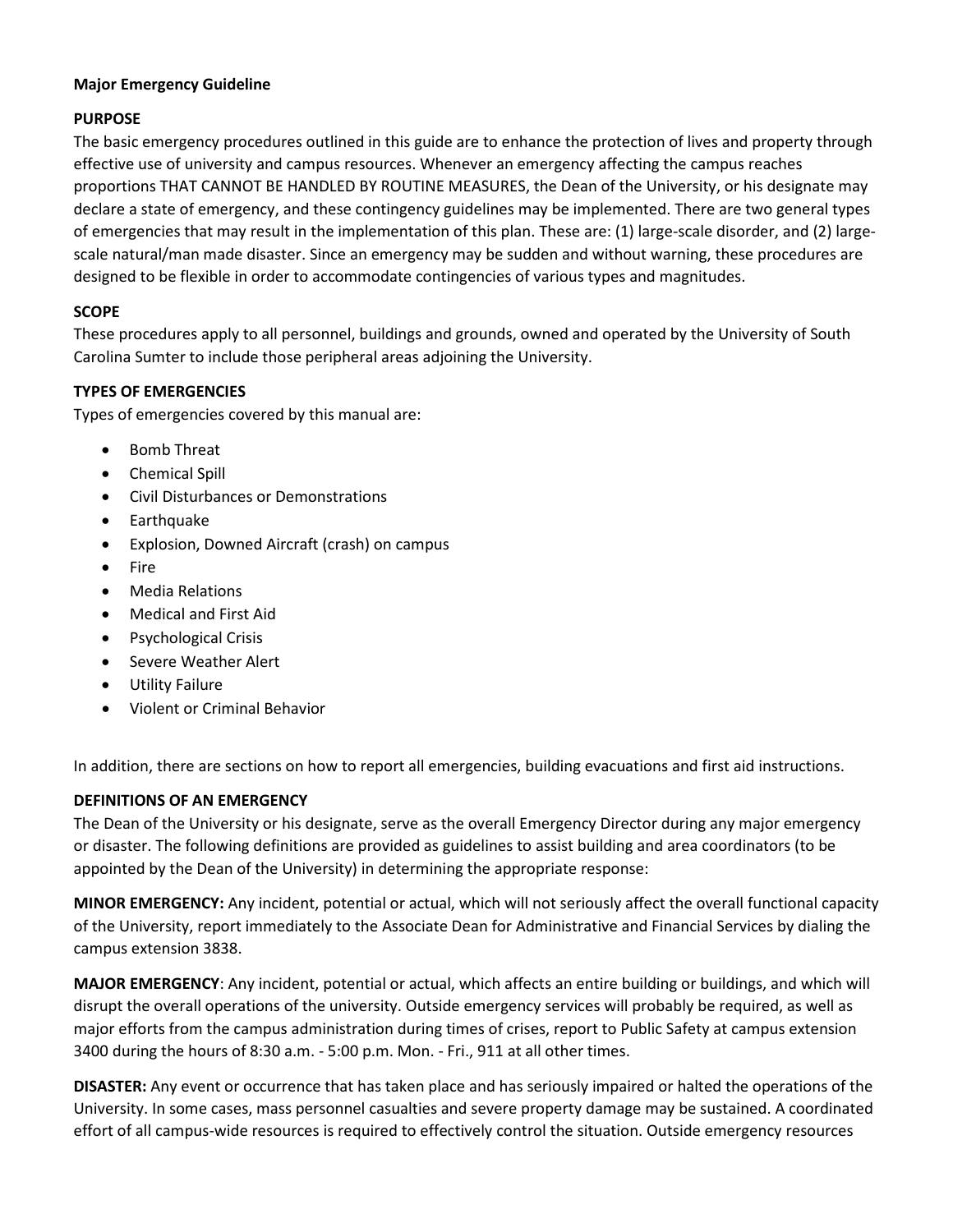will be essential. In all cases of disaster, an Emergency Control Center will be activated, and the appropriate support and operational plans will be executed.

In addition, any incident which has the potential for adverse publicity concerning campus resources, and /or instrumentalities of the University should be promptly reported to the Associate Dean for Administrative and Financial Services at extension 3838 during business hours.

# **ASSUMPTIONS**

The University Emergency Contingency Plan is predicated on a realistic approach to the problems likely to be encountered on a campus during a major emergency or disaster. Hence, the following are general guidelines:

- An emergency or a disaster may occur at any time of the day or night, weekend or holiday, with little or no warning.
- The succession of events in an emergency are not predictable, hence, published support and operational plans will serve only as a guide and check list, and may require field modification in order to meet the requirements or the emergency.
- Disasters may affect residents in the geographical location of the University. Therefore, City, County, State and Federal emergency services may not be available. A delay in off-campus emergency services may be expected (up to 48-72 hours).
- A major emergency may be declared if information indicates that such a condition is developing or is probable.

## **DECLARATION OF CAMPUS STATE OF EMERGENCY**

The authority to declare a campus state of emergency rests with the Dean of the University or his designate as follows:

- During the period of any campus major emergency the Associate Dean for Administrative and Financial Services as required, will place into immediate effect the appropriate procedures necessary in order to meet the emergency, safeguard persons and property, and maintain educational facilities. Associate Dean for Administrative and Financial Services will immediately consult with the Dean regarding the emergency and the possible need for a declaration of a campus state of emergency.
- When this declaration is made only registered students, faculty, staff and affiliates, (i.e., persons required by employment) are authorized to be present on campus. Those who cannot provide proper identification (registration or employee identification card, or other I.D.) showing their legitimate business on campus will be asked to leave the campus. Unauthorized persons remaining on campus may be subject to arrest in accordance with the Penal Code. In addition, only those faculty and staff members who have been assigned emergency resource team duties or issued an emergency pass by the Campus Public Safety Department will be allowed to enter the immediate disaster site.
- In the event of earthquakes, aftershocks, fires, storms or major disasters occurring in or about the campus, or which involves University property, the Maintenance Department will be dispatched to determine the extent of any damage to University property.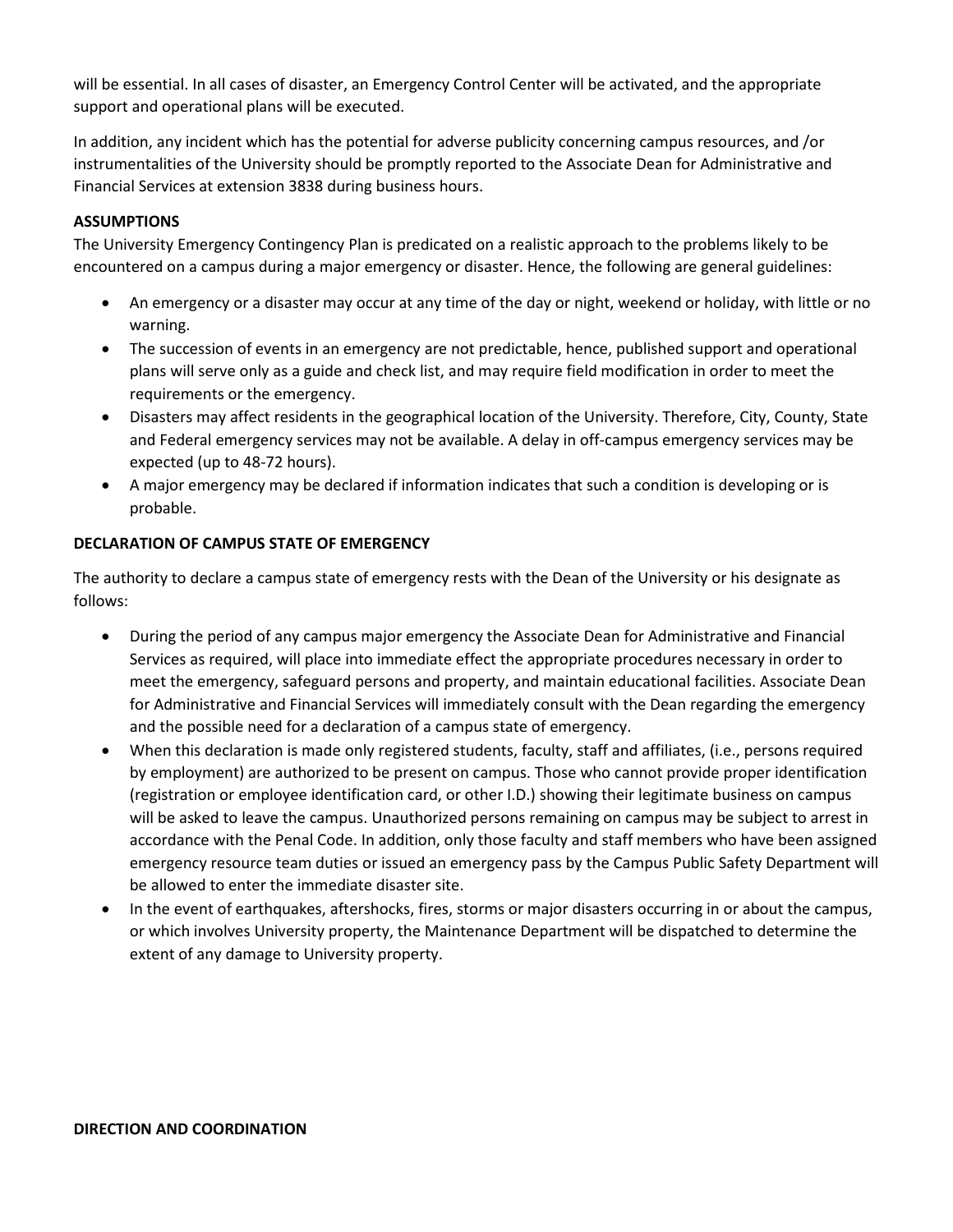#### **EMERGENCY DIRECTOR**

All emergency operations will be directed by the Dean of the University, or his designates, as listed below:

**The Emergency Coordinator:** Associate Dean for Administrative and Financial Services.

In the absence of the Dean, or his designate, the on-duty faculty or staff member will assume operational control of the emergency until relieved.

#### **EMERGENCY COORDINATOR**

The Associate Dean for Administrative and Financial Services or delegated alternate will coordinate all emergency operations. The direct operational control of the campus major emergency or disaster is the sole responsibility of the University Emergency Coordinator or his designates. The coordination of campus emergency resource teams is the responsibility of the Associate Dean for Administrative and Financial Services who will coordinate all on-campus emergency functions as directed.

#### **EMERGENCY COMMAND POST**

When a major emergency occurs, or is eminent, it will be the responsibility of Public Safety to set up and staff an appropriate emergency Command Post as directed. The regular department facilities in the Williams-Brice-Edwards Administration Building are also to be kept fully operational at all times.

#### **FIELD EMERGENCY COMMAND POST**

If the emergency involves only one building or a small part of the campus, a Public Safety Officer is to be placed as near the emergency scene as is reasonably possible. At least one uniformed officer, or Public Safety Dispatcher, is to staff the command post at all times or until the emergency ends. A small office with a desk, chairs and a telephone may also be required near the scene.

#### *Field Emergency Command Post Equipment included:*

- Barricades, barrier tape and signs for the scene.
- Two portable hand radios.
- Portable public address system.
- First aid kit.
- Campus telephone directory and local telephone directory to include Yellow Pages.

#### **GENERAL EMERGENCY COMMAND POST**

If the emergency involves a large part of the campus the Command Post is to be set up in the Williams-Brice-Edwards Administration Building Room 214. If this site is unavailable, the Emergency Coordinator is to select an alternate location. At least one uniformed officer or Public safety dispatcher is to staff the Command Post at all times until the emergency situation ends. The Public Safety Office for operations of the combined on-site emergency resource team will establish a marshaling area for outside and local agency assistance. A conference room with facilities for emergency teams or media press and which is designed to accommodate multiple telephone and/or electrical appliances is desirable.

**CAMPUS EMERGENCY RESOURCE TEAM**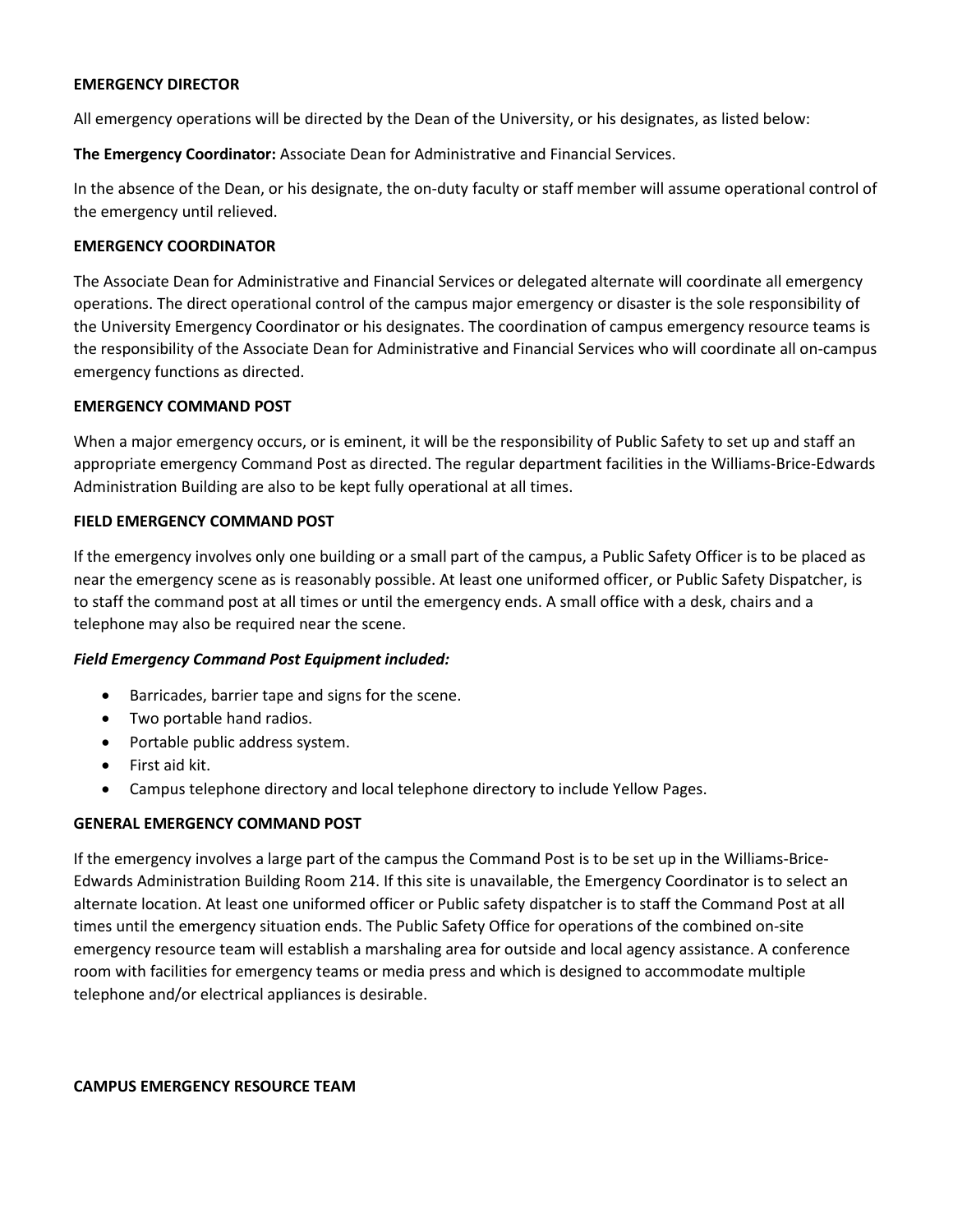In addition to establishing an Emergency Command Post as necessary, The Public Safety Office will immediately begin contacting all necessary members of the Campus Emergency Resource Team, which consists of the following personnel:

**Emergency Director:** Dean of the University **Emergency Coordinator:** Associate Dean for Administrative and Financial Services **Damage Control:** Superintendent of Buildings and Grounds **Campus Public Safety:** Administrative Assistant to the Associate Dean for Administrative and Financial Services **Public Information:** Director of Marketing and Public Relations **Environmental Health and Compliance: Division Chair:** Science, Mathematics and Engineering **Building Coordinator:** Every floor in every building must assign one individual

Team members may coordinate as necessary with the Emergency Coordinator for implementation and coordination of campus operation plan and support as it pertains to their areas.

Team members are to be kept in constant communication with the Emergency Command Post. General responsibilities of the team members are listed below:

# **EMERGENCY DIRECTOR:** *Dean of the University*

- The Dean or designate is responsible for the overall direction of the University Emergency response.
- Works with the Associate Dean for Administrative and Financial Services and others in assessing the emergency and preparing the University's specific response.
- Declares and ends, when appropriate, the campus state of emergency as provided for in the Introduction of this guide.
- Notifies and conducts liaison activities with the University Administration, governmental agencies, Emergency Resource Team and others as necessary.

# **EMERGENCY COORDINATOR:** *Associate Dean for Administrative and Financial Services*

- The coordinator is responsible for the overall coordination of the University Emergency Response.
- Determines the type and magnitude of the emergency and establishes the appropriate emergency command post.
- Initiates immediate contact with the Dean and University Administration, begins assessment of the University's condition.
- Notifies and utilizes Police, maintenance personnel and University Administration and, if necessary, student aides in order to maintain safety and order.
- Notifies the members of the Emergency Resource Team, advises them of the nature of the emergency.
- Notifies and conducts liaison activities with an appropriated outside organization such as fire, police, etc.
- Insures that appropriate notification is made to off-campus staff when necessary.
- Performs other related duties as may be directed by virtue of the campus emergency.
- In conjunction with the Environmental Health and Compliance Officer (i.e., the Division Chair: Science, Mathematics and Engineering) prepares and submits a report to the Dean appraising the final outcome of the emergency.

# **DAMAGE CONTROL:** *Superintendent of Buildings and Grounds*

- Provides equipment and personnel to perform shutdown procedures, hazardous area control, barricades, damage assessment, debris clearance, emergency repairs and equipment protection.
- Provides vehicles, equipment and operators for movement of personnel and supplies, assigns vehicles as required to the Emergency Response Team for emergency use.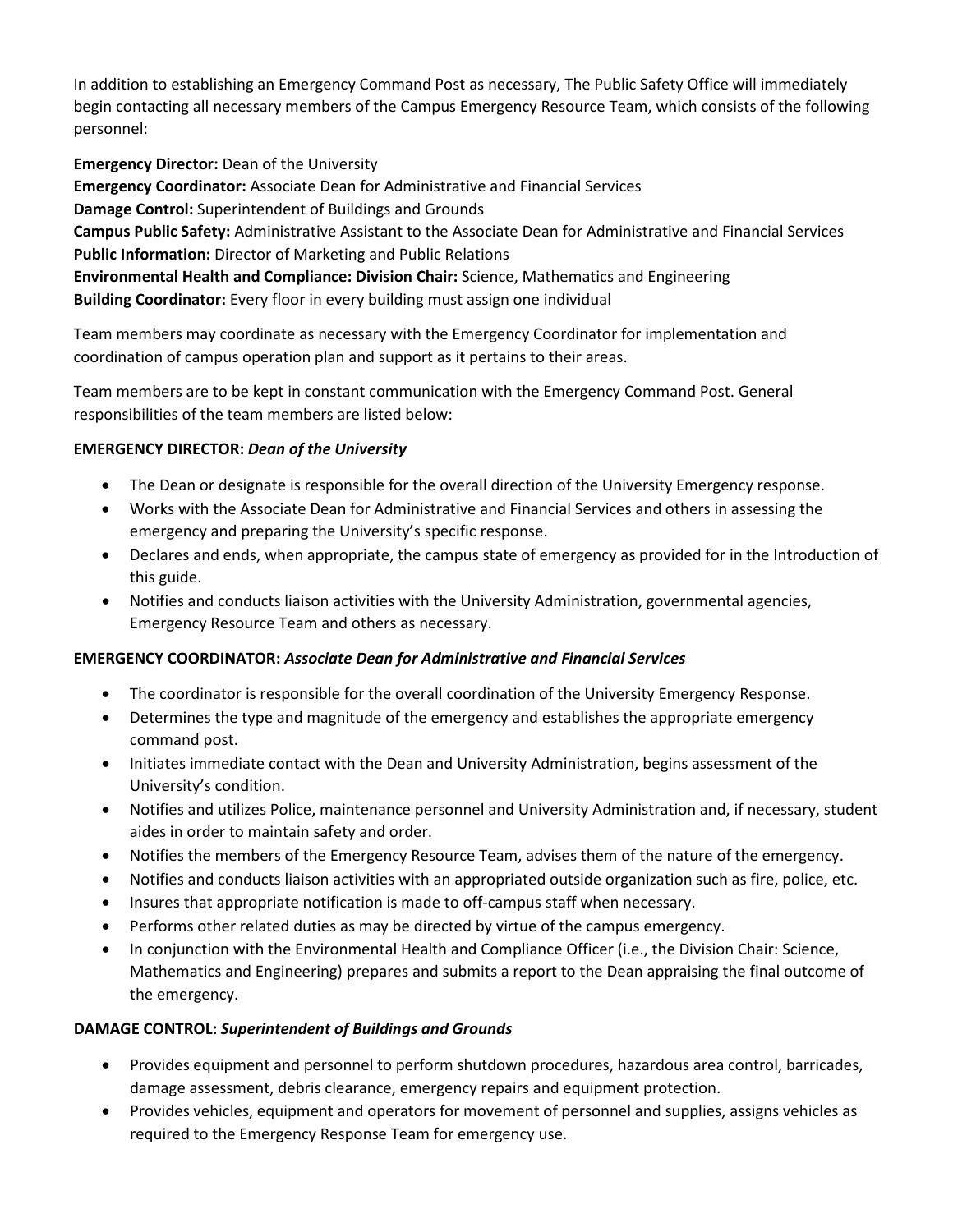- Obtains the assistance of utility companies as required for emergency operations.
- Furnishes emergency power and lighting systems as required.
- Surveys habitable space and relocates essential services and functions.
- Provides facilities for emergency regenerator fuel during actual emergency or disaster periods.
- Provides for storage of vital records at alternate sites, coordinates with building and area coordinators for liaison and necessary support.

# **CAMPUS PUBLIC SAFETY AND COMMUNICATIONS:** *Administrative Assistant to the Associate Dean for Administrative and Financial Services*

- Maintains the public Safety control office in a state of constant readiness.
- Notifies University administrators of major emergencies.
- Monitors campus emergency warning and evacuation systems.
- Takes immediate and appropriate action to protect life, property, and to safeguard records as necessary.
- Obtains assistance from the City, County and Federal Government for radiological monitoring and first aid as required.
- Provides traffic control, access control, perimeter and internal security patrols and fire prevention services as required.
- Provides and equips an alternate site for the Emergency Command Post.
- Maintains liaison with the Director of Computer Services for telecommunications support as necessary.

## **PUBLIC INFORMATION:** *Director of Marketing and Public Relations*

- Establishes liaison with the news media for dissemination of information as requested by the Dean.
- Establishes liaison with local radio and television services for the public announcements.
- Arranges for photographic and audio-visual services.
- Advises the Dean or designee of all news concerning the extent of disaster affecting the campus.
- Prepares news releases for approval and releases to media concerning the emergency.

#### **BUILDING COODINATORS:** *Assigned by the Dean*

- Facilitates an orderly evacuation of their assigned area.
- Conducts headcount and reports information to Emergency Coordinator as needed.

#### **RESPONSIBILITIES**

#### **DEAN OF THE UNIVERSITY**

The Dean of the University, or designated alternate Campus Emergency Director, is responsible for the overall direction of campus emergency operations as outlined in the Emergency Resource Team section of this guide.

# **ASSOCIATE/ASSISTANT DEANS AND DEPARTMENT HEADS**

Every Associate/Assistant Dean and Department Head may appoint a specific person as Building/Facility Coordinator for every activity under their control, and has the following general responsibilities prior to and during any emergency:

- 1. Emergency Preparedness
- 2. Building evacuation information will be distributed to all employees with follow-up discussions, on-the-job training or explanation as required. Contact Public Safety for assistance.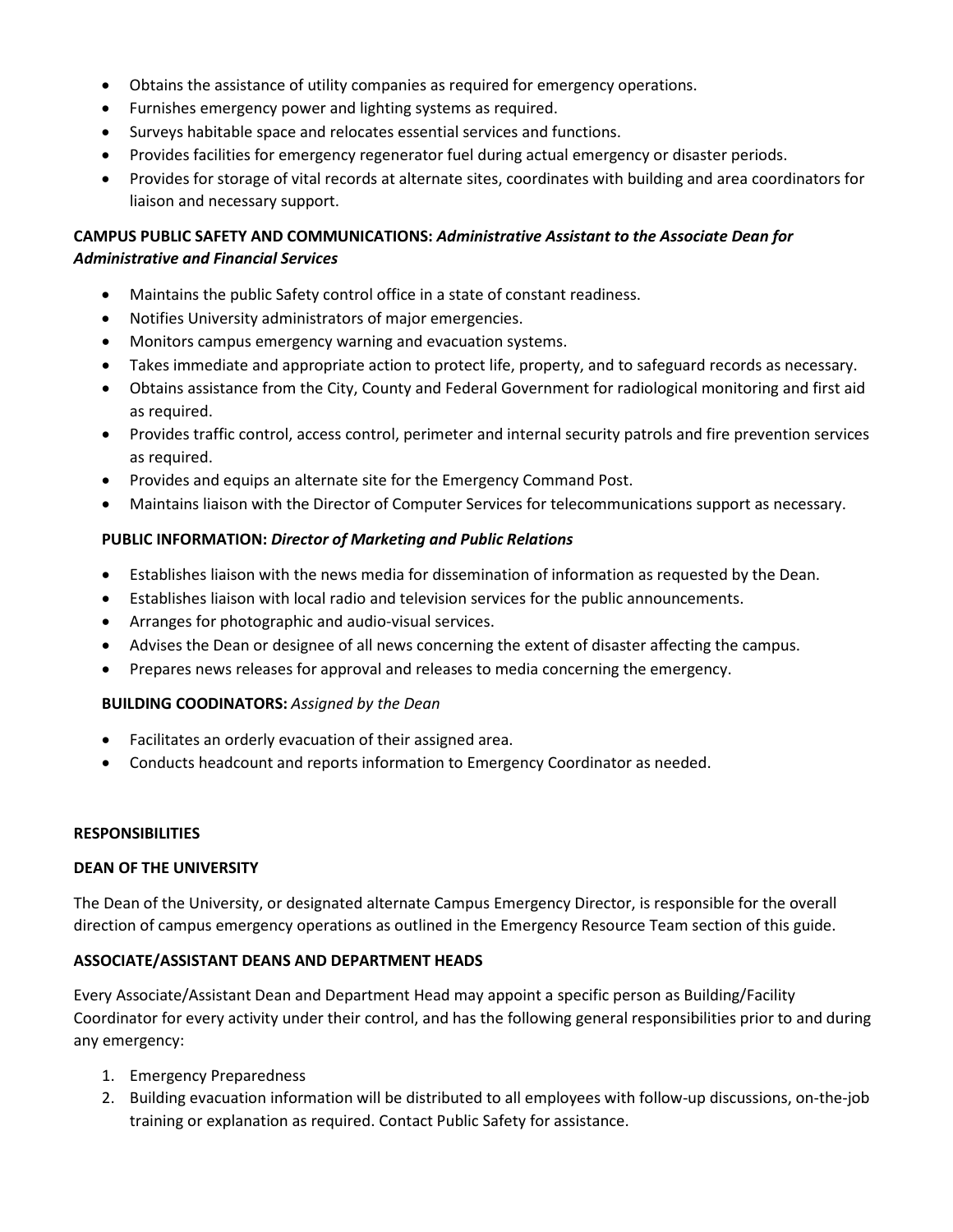- 3. Time will be allowed for training employees in emergency techniques such as fire extinguisher usage, first aid, CPR and building evacuation procedures. Contact Public Safety for assistance.
- 4. Emergency Situations
- 5. Inform all employees under their direction of the emergency condition.
- 6. Evaluate impact the emergency has on their activity and take appropriate action. This may include ceasing operations and initiating building evacuation.
- 7. Maintain emergency telephone communications with officials from their own activity (or from an alternate site if necessary).

## **FACULTY AND STAFF**

Each faculty and staff supervisor has the responsibility to:

- 1. Educate their students and/or employees concerning campus emergency procedures as well as evacuation procedures for their building and/or activity.
- 2. Inform their students and/or staff of an emergency and initiate emergency procedures as outlined in this guide.
- 3. Evaluate, survey and estimate their assigned building facility or activity in order to determine the impact a fire or earthquake could have on their facility. Report all safety hazards to Public Safety. Work orders to reduce hazards and to minimize accidents should be promptly submitted to the Maintenance Department via E-mail.

**IMPORTANT:** Inform all students, staff and faculty to conform to building evacuation guidelines during any emergency and to report to a designated campus assembly area outside the building where a head count can be taken.

#### **BUILDING COORDINATOR**

- 1. Each floor in every building must have a designated person to act as building coordinator.
- 2. Same as #3 above.
- 3. Conduct the head count at the designated assembly point.
- 4. Communicate with the Emergency Coordinator of any missing people.

#### **NOTIFICATION SYSTEM**

The telephone is the primary means of emergency notification at the University of South Carolina Sumter. This system is intended for the immediate transmission of specific information regarding an emergency or all affected areas of the campus.

# **PUBLIC SAFETY OFFICER ON DUTY**

The Public Safety Office is the focal point for two-way transmission of official emergency telephone communications to University administrators. Each University administrator, upon receiving notification of a campus emergency, is to pass the same information along to those departments/offices under his/her direction.

The officer on duty will notify the Superintendent of Buildings and Grounds of any campus emergency as necessary and will initiate the notification system by calling the following University administrators as appropriate:

- Dean of the University
- Associate Dean for Administrative and Financial Services
- Associate Dean for Academic Affairs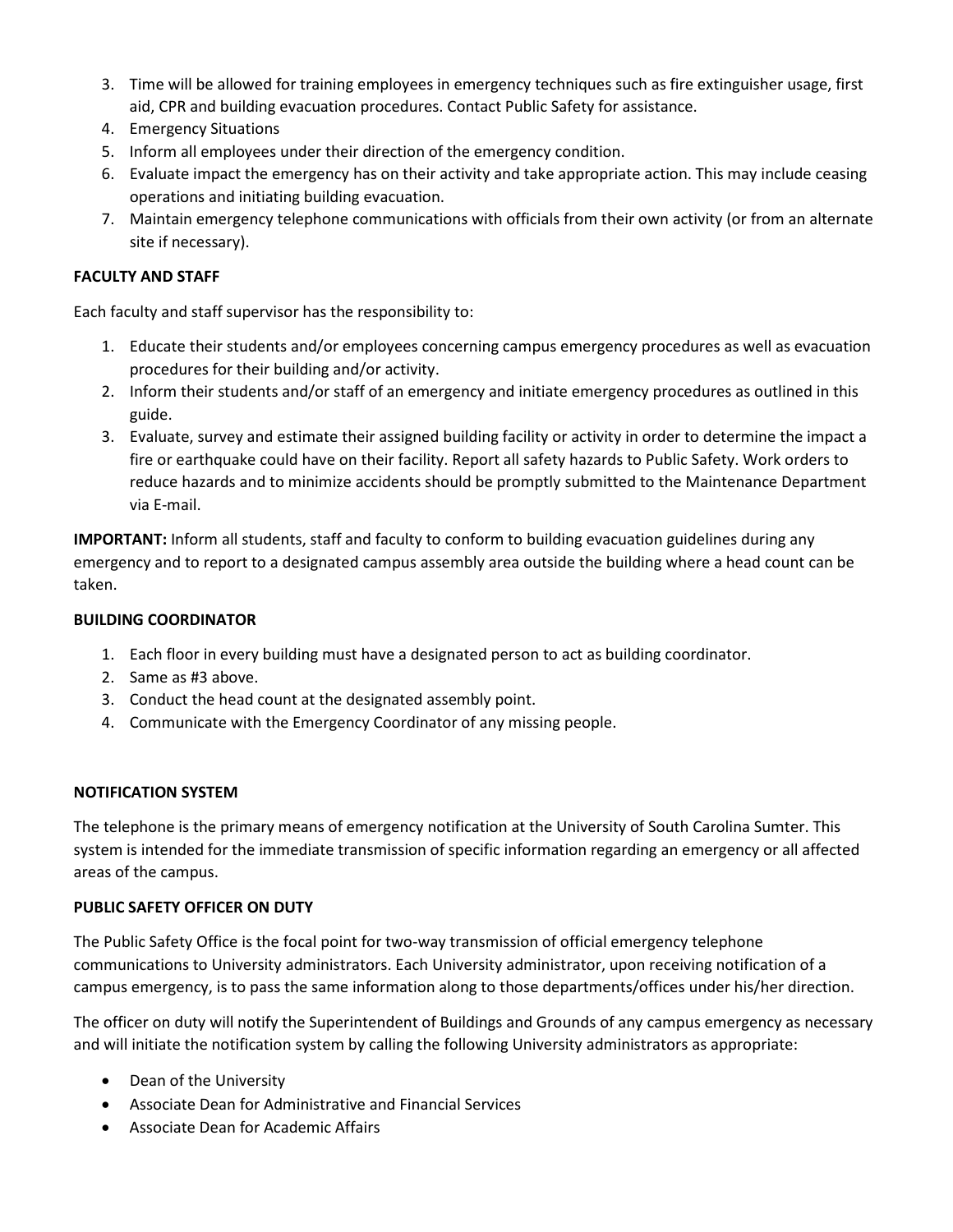- Executive Associate Dean for Academic and Student Affairs
- Assistant Dean for University Relations

**IMPORTANT:** During an emergency campus phones must be restricted to University official notification only. In the absence of phone services the Department of Public Safety may provide runners for emergency notification (contingent on available personnel).

## **ON/OFF CAMPUS SOURCES OF ASSISTANCE DURING EMERGENCIES**

#### **ON CAMPUS ASSISTANCE**

Campus Public Safety Emergency Dispatcher (Admin. Assist. For Administrative and Financial Services)

While dialing from ON-CAMPUS telephone extension #3838. Additionally, police help is readily available from the Sumter Police Department by dialing 9-911 from any extension on campus.

Maintenance Operations: Trouble/Service extension #3743.

After 5:00 P.M., contact 773-3598 (Home number of Superintendent of Buildings and Grounds)

Skilled workers are available from Maintenance at all times during normal working hours and on short notice at other times. They are capable of providing the following emergency services:

- UTILITIES: Repairs to water, gas, electric and sewage systems.
- STRUCTURES: Repairs to structures and mechanical equipment therein, including heating and cooling systems.
- EQUIPMENT: Portable pumps, generators, floodlights, welders, air compressors, tractors, etc.
- TRANSPORTATION: Sedans, light trucks and vans.
- Purchasing Department
- Emergency procurement of materials and services can be arranged in direct support of any contingency.
- Receiving (located at Maintenance)
- Emergency procurement of items needed for campus support.
- Emergency Shutdown Procedures:

NOTE: In the event of a natural disaster in which major structural damage is sustained it is advisable to turn off hazardous utilities: Electricity and natural gas are of primary concern.

#### **OFF CAMPUS ASSISTANCE**

DISASTER RESOURCES (Current Telephone Listing)

Ambulance Service (Local): 911 American Red Cross (County): (800) 448-3543 After 5:00 p.m. (Palmetto Health Tuomey): 803-774-9000 Animal Control: 803-436-2066 Civil Defense and Public Safety (County): 911 Emergency Management Agency (Federal - FEMA): (800) 621-3362 Emergency Services, Office of (State): (803) 737-8500

Emergency Services, Sumter (803) 436-2158 Environmental Engineers (County and State): 803-436-2114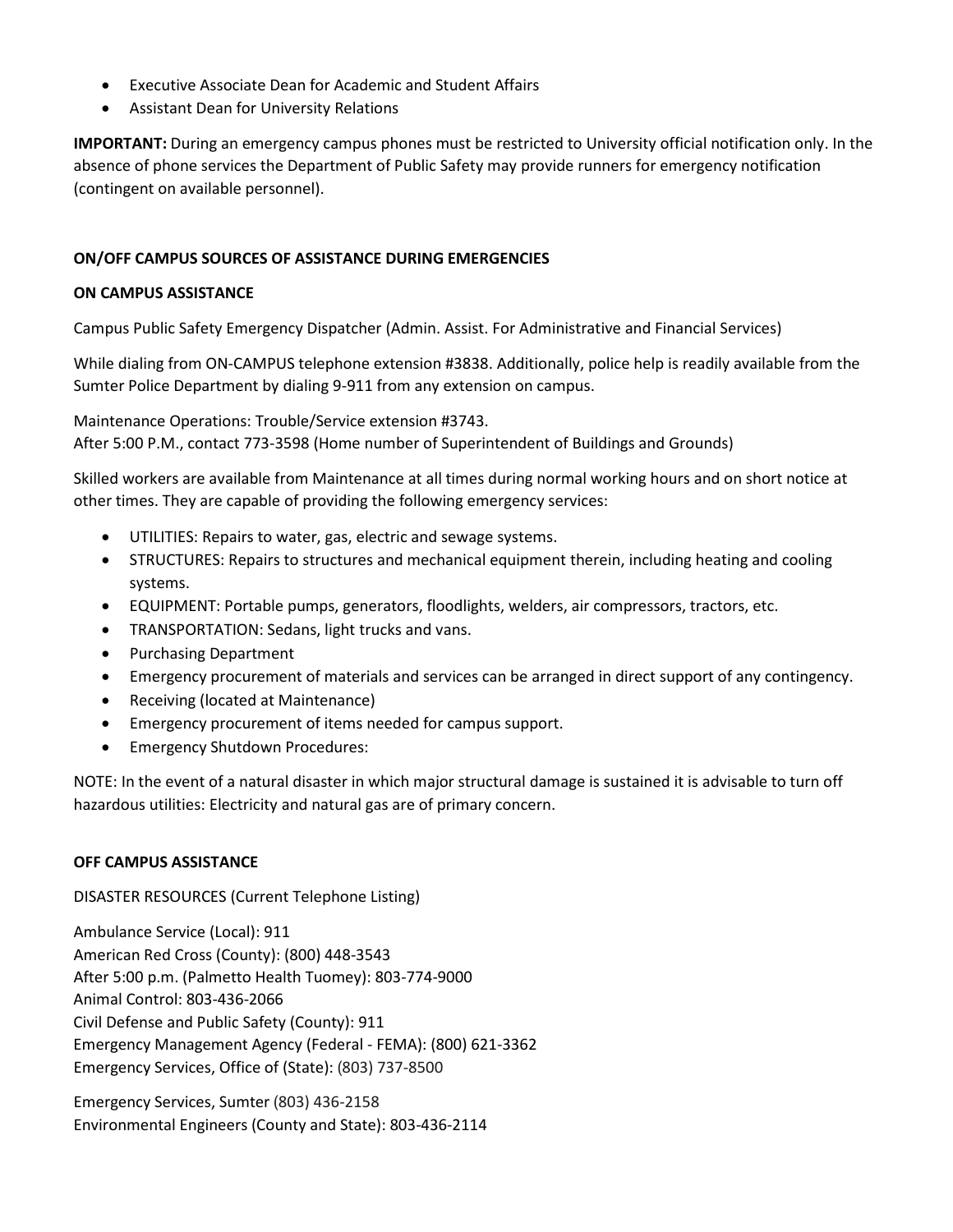Fire Department and Paramedic Units (Local): 911 or 803-436-2600 Governor s Office (State): 734-5049 Health Department (County): 803-773-5511 Highway Departments (State and County): 803-775-8559 Law Enforcement (Local): 911 or 803-437-2727 Law Enforcement Agencies (State): 734-4002 National Guard (Sumter): 803-254-8456 National Guard (State): 773-4151 National Response Center (Oil and Toxic Chemical Spills): (800) 424-8802 National Weather Service : 822-8135 Poison Control: (800) 922-1117 Shaw AFB (Switchboard Assistance): 803-668-8110 Sheriffs Office: 911 or 803-436-2000

#### **Television and Radio Stations (Local and surrounding areas)**

WDXY (Radio): 803-775-2321 Community Broadcasters- (Local): 803-778-2017 WLTX (Columbia) – 803-776-3600 WIS-TV – 803-799-1010 WNOK/WCOS – 803-343-100 WWDM – 803-695-860

#### **EMERGENCY PROCEDURES GUIDE**

#### **CAMPUS EMERGENCY GUIDELINES**

This section contains the recommended procedures to be followed during specific types of emergencies. The procedures should always be followed in sequence, unless conditions dictate otherwise.

#### **SPECIFIC EMERGENCY PROCEDURES**

[Reporting Emergencies](http://www.uscsumter.edu/emergency.shtml#report) [Building Evacuation](http://www.uscsumter.edu/emergency.shtml#evac) [Civil Disturbance or Demonstration](http://www.uscsumter.edu/emergency.shtml#civil) [Explosion, Aircraft Down on Campus](http://www.uscsumter.edu/emergency.shtml#air) [Earthquake](http://www.uscsumter.edu/emergency.shtml#quake) [Medical and First Aid](http://www.uscsumter.edu/emergency.shtml#med) [Chemical Spill](http://www.uscsumter.edu/emergency.shtml#chem) [Bomb Threat](http://www.uscsumter.edu/emergency.shtml#bomb) [Fire](http://www.uscsumter.edu/emergency.shtml#fire) [Violent or Criminal Behavior](http://www.uscsumter.edu/emergency.shtml#crim) [Utility Failure](http://www.uscsumter.edu/emergency.shtml#util) [Media Relations](http://www.uscsumter.edu/emergency.shtml#media) [Psychological Crisis](http://www.uscsumter.edu/emergency.shtml#psyc) [Severe Weather Alert](http://www.uscsumter.edu/emergency.shtml#weather)

#### **REPORTING EMERGENCIES**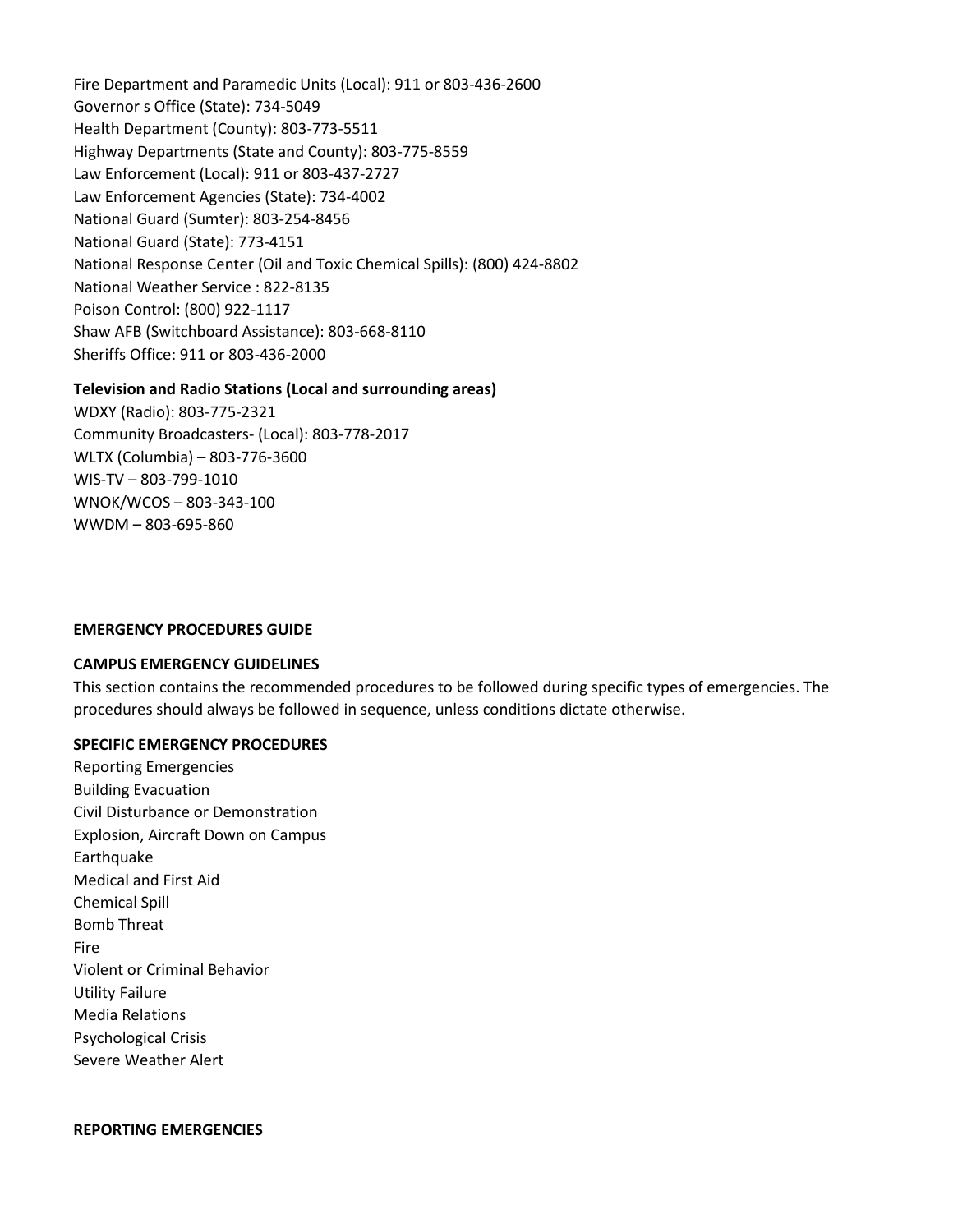- Campus emergency service extension #3400.
- In an emergency in which campus security cannot be reached, dial # 9-911 from a campus phone.
- When calling stay calm and carefully explain the problem and location to the Dispatcher.
- DO NOT HANG UP UNTIL TOLD TO DO SO.
- Keep calm
- Keep others calm

| <b>Building</b>                     | <b>Building Coordinator</b> | <b>Assembly Point Location</b> |
|-------------------------------------|-----------------------------|--------------------------------|
| <b>WBE Administration 1st floor</b> | Carol Reynolds              | Sign, in front of fountain     |
| <b>WBE Administration 2nd floor</b> | Mary Fran Smith             | Sign, in front of fountain     |
| <b>Science Building</b>             | Jim Privett                 | Steps of Anderson Library      |
| <b>Business Admin. Building</b>     | Kay Oldhouser               | Steps of Anderson Library      |
| Anderson Library 1st floor          | Sharon Chapman              | <b>Student Union patio</b>     |
| Anderson Library 2nd floor          | <b>Bob Thompson</b>         | <b>Student Union patio</b>     |
| Anderson Library Classroom Rear     | Allen Turner                | <b>Student Union patio</b>     |
| <b>Student Union Building</b>       | Frank Marsh                 | Steps of Anderson Library      |
| <b>Schwartz Building</b>            | <b>Richard Bell</b>         | Parking lot at Arts & Letters. |
| <b>Nettles Building</b>             | Kris Weissmann              | <b>Student Union patio</b>     |
| Arts & Letters                      | Hayes Hampton               | Parking lot at Schwartz        |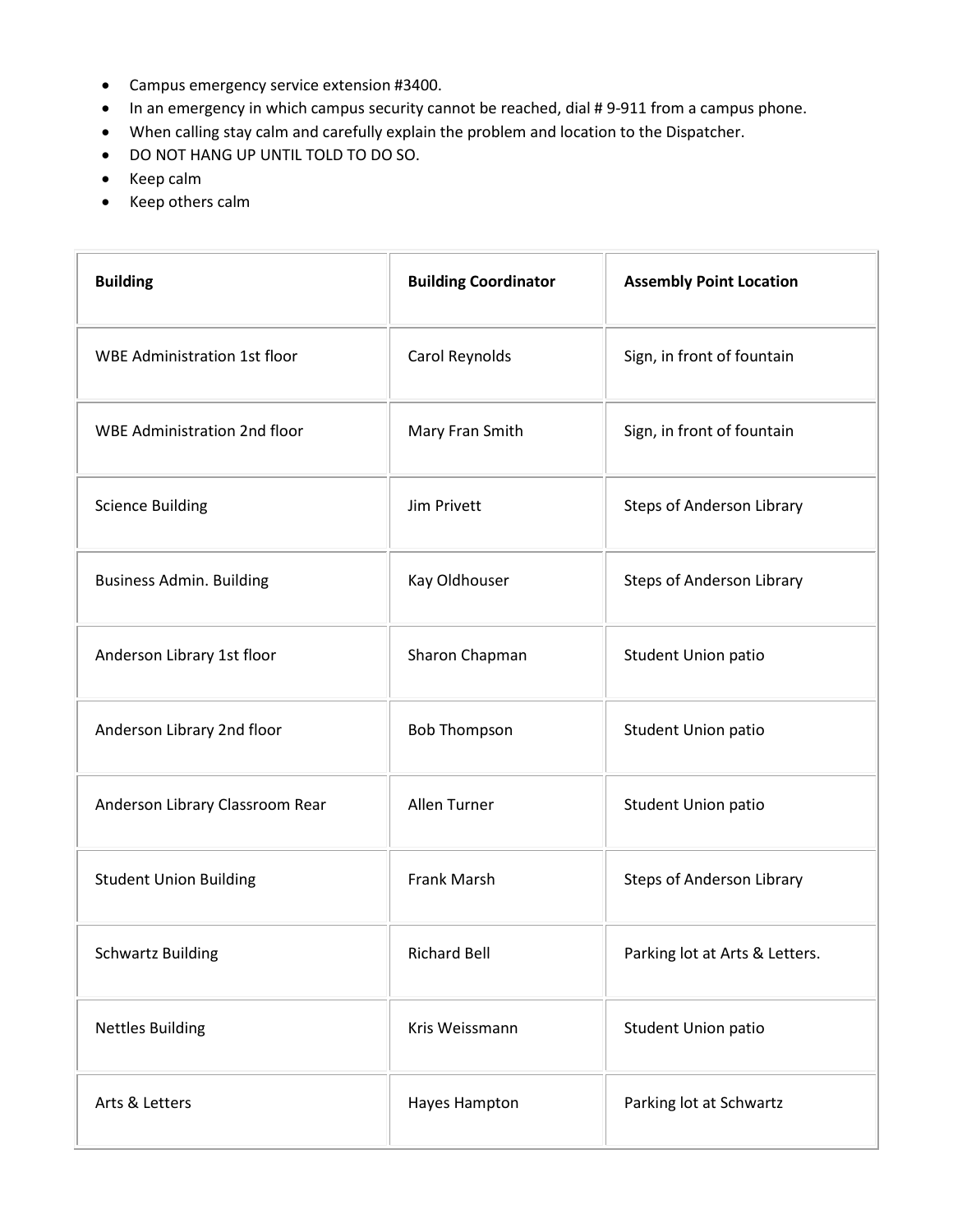### **IMPORTANT**

After any evacuation, report to your designated assembly point. Stay there until an accurate HEAD COUNT is taken. The Building Coordinator will take attendance and assist in accounting for all building occupants.

#### **EVACUATION PROCEDURES**

IN AN EMERGENCY --- POLICE/FIRE/AMBULANCE ---- DIAL 9-911 (when told to hang up, dial # 3400)

#### **Building Evacuation**

- All building evacuations will occur when the fire alarm sounds and/or upon notification by Public Safety or Building Coordinator.
- When the building evacuation alarm is activated during an emergency, leave by the nearest marked Exit and alert others to do the same.
- ASSIST THE HANDICAPPED IN EXITING THE BUILDING!!! Remember that elevators are reserved for handicapped persons. DO NOT USE THE ELEVATORS IN CASES OF FIRE AND/OR EARTHQUAKES.
- Once outside proceed to a clear area that is at least 500 feet away from the affected building. Keep streets, fire lanes, hydrant area and walkways clear for emergency vehicles and personnel. Know your area assembly points.
- DO NOT return to an evacuated building unless told to do so by a University official.

IMPORTANT: After any evacuation, report to your designated area assembly point. Stay there until an accurate HEAD COUNT is taken. The Building Coordinator will take attendance and assist in the accounting for all building occupants.

#### **Campus Evacuation**

- Evacuation of all or part of the campus grounds will be announced by Public Safety as described.
- All persons (students and staff) are to immediately vacate the side in question and relocate to another part of the campus grounds as directed.

#### **CAMPUS DISTURBANCE OR DEMONSTRATIONS**

Most campus demonstrations such as marches, meetings, picketing and rallies will be peaceful and nonobstructive. A student demonstrating should not be disrupted unless one or more of the following conditions exists as a result of the demonstration:

- INTERFERENCE with the normal operations of the University.
- PREVENTION of access to office, buildings or other University facilities.
- THREAT of physical harm to persons or damage to University facilities.

If any of these conditions exists the Public Safety Office should be notified and will be responsible for contacting and informing the Dean. Depending on the nature of the demonstration the appropriate procedures listed below should be followed: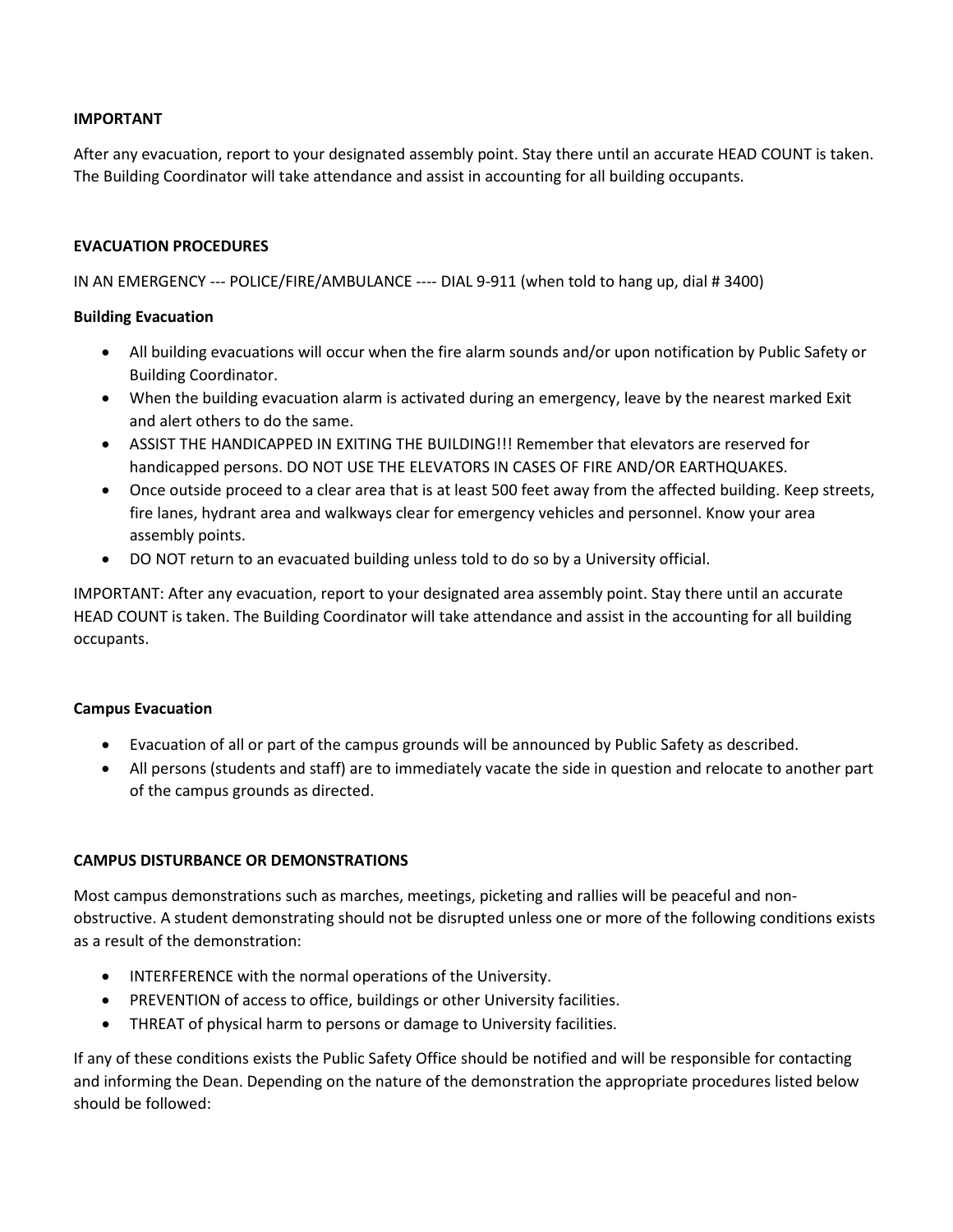# **PEACEFUL, NON-OBSTRUCTIVE DEMONSTRATION**

- Generally, demonstrations of this kind should not be interrupted. Demonstrations should not be obstructed or provoked and efforts should be made to conduct University business as normally as possible.
- If demonstrators are asked to leave but refuse to leave by regular facility closing time:
- Arrangements will be made by the Director of Public Safety to monitor the situation during non-business hours, or
- Determination will be made to treat the violation of regular closing hours as a disruptive demonstration. (See Section 2 below)

# **NONVIOLENT, DISRUPTIVE DEMONSTRATIONS**

In the event that a demonstration blocks access to University facilities or interferes with the operation of the University:

- Demonstrators will be, asked to terminate the disruptive activity by the Executive Associate Dean for Academic and Student Affairs or his designate.
- The Executive Associate Dean for Academic and Student Affairs will consider having a photographer available.
- Key University personnel and student leaders will be asked by the Executive Associate Dean for Academic and Student Affairs to go to the area and persuade the demonstrators to desist.
- The Executive Associate Dean for Academic and Student Affairs or his designate will go to the area and ask the demonstrators to leave or to discontinue the disruptive activities.
- If the demonstrators persist in the disruptive activity they will be apprised that failure to discontinue the specified action within a determined length of time may result in disciplinary action including suspension or expulsion or possible intervention by civil authorities (see Attachment A). Except in extreme emergencies the Dean will be consulted before such disciplinary actions are taken.
- Efforts should be made to secure positive identification of demonstrators in violation to facilitate later testimony, including photographs if deemed advisable.
- After consultation with the Dean and Associate Dean for Administrative and Financial Services by the Executive Associate Dean for Academic and Student Affairs the need for an injunction and intervention of civil authorities will be determined.
- If determination is made to seek the intervention of civil authorities the demonstrators should be so informed. Upon arrival of the Police Department the remaining demonstrators will be warned of the intention to arrest (see Attachment B).

# **VIOLENT, DISRUPTIVE DEMONSTRATIONS**

In the event that a violent demonstration in which injury to persons or property occurs or appears eminent, the Dean and the Executive Associate Dean for Academic and Student Affairs will be notified:

#### *During Business Hours* (8:30 a.m. - 5:00 p.m., M-F)

- In coordination with the Executive Associate Dean for Academic and Student Affairs, Public Safety will contact the Sumter Police Department.
- If advisable the Executive Associate Dean for Academic and Student Affairs will alert the Dean who will then call a photographer to report to an advantageous location for photographing the demonstrators.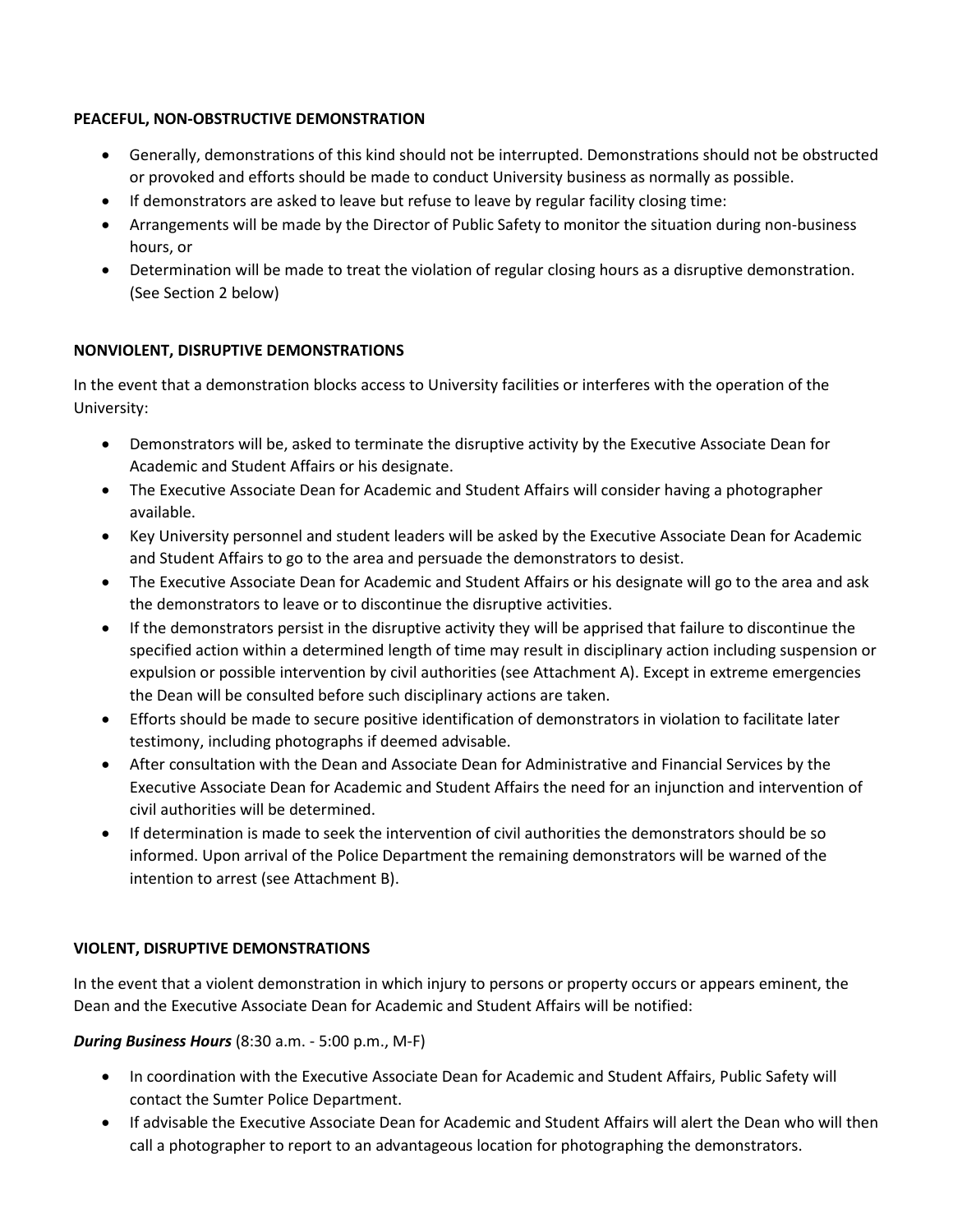- The Dean, in consultation with the Executive Associate Dean for Academic and Student Affairs and the Associate Dean for Administrative and Financial Services, will determine the possible need for an injunction.
- Public Safety will provide an officer with a radio for communication between the University and the Sumter Police Department as needed.

#### *After Business Hours* (After 5:00 p.m. M-F and weekends)

- Public Safety should be immediately notified of the disturbance.
- Public Safety will investigate the disruption and report and notify the Associate Dean for Administrative and Financial Services and the Executive Associate Dean for Academic and Student Affairs.

The Executive Associate Dean for Academic and Student Affairs will:

- Report the circumstances to the Dean.
- Notify key administrators and if appropriate the administrator responsible for the building area.
- Notify the Director of Marketing and Public Relations.
- Arrange for a photographer.
- If necessary the Dean or the Executive Associate Dean for Academic and Student Affairs will call the Sumter Police Department for assistance.

**NOTE:** The Associate Dean for Administrative and Financial Services reserves the right to call for Police assistance without counsel from others if it is deemed to be of paramount importance to the safety of persons involved.

#### **ATTACHMENT A**

#### *DIRECTIVE TO IMMEDIATELY TERMINATE DEMONSTRATION*

(Identify Self)

This assembly and the conduct of each participant is seriously disrupting the operations of the University and is in clear violation of the rules the University of South Carolina Sumter. You have previously been called upon to disperse and terminate this demonstration. (You have been given the opportunity to discuss your grievances in the manner appropriate to the University). (In no way will the Administration of this University accede to demands backed by force). Accordingly, you are directed to terminate this demonstration. If you have not done so within 15 minutes I will, under the authority of the Board of Trustees, take whatever measures are necessary to restore order - including calling for Police assistance. Any student who continues to participate in this demonstration is subject to suspension.

#### **ATTACHMENT B**

#### *DIRECTIVE TO IMMEDIATELY TERMINATE DEMONSTRATION WITH THE ASSISTANCE OF POLICE*

#### (Identify Self)

You have previously been directed to terminate this demonstration and you have been put on notice as to the consequences of your failures to do so. Since you have chosen to remain in violation of the rules and regulations of the University each of you is hereby suspended, subject to later review.

The Police will now be called to assist in dispersing this assembly. Those who fail to leave immediately will be subject to arrest.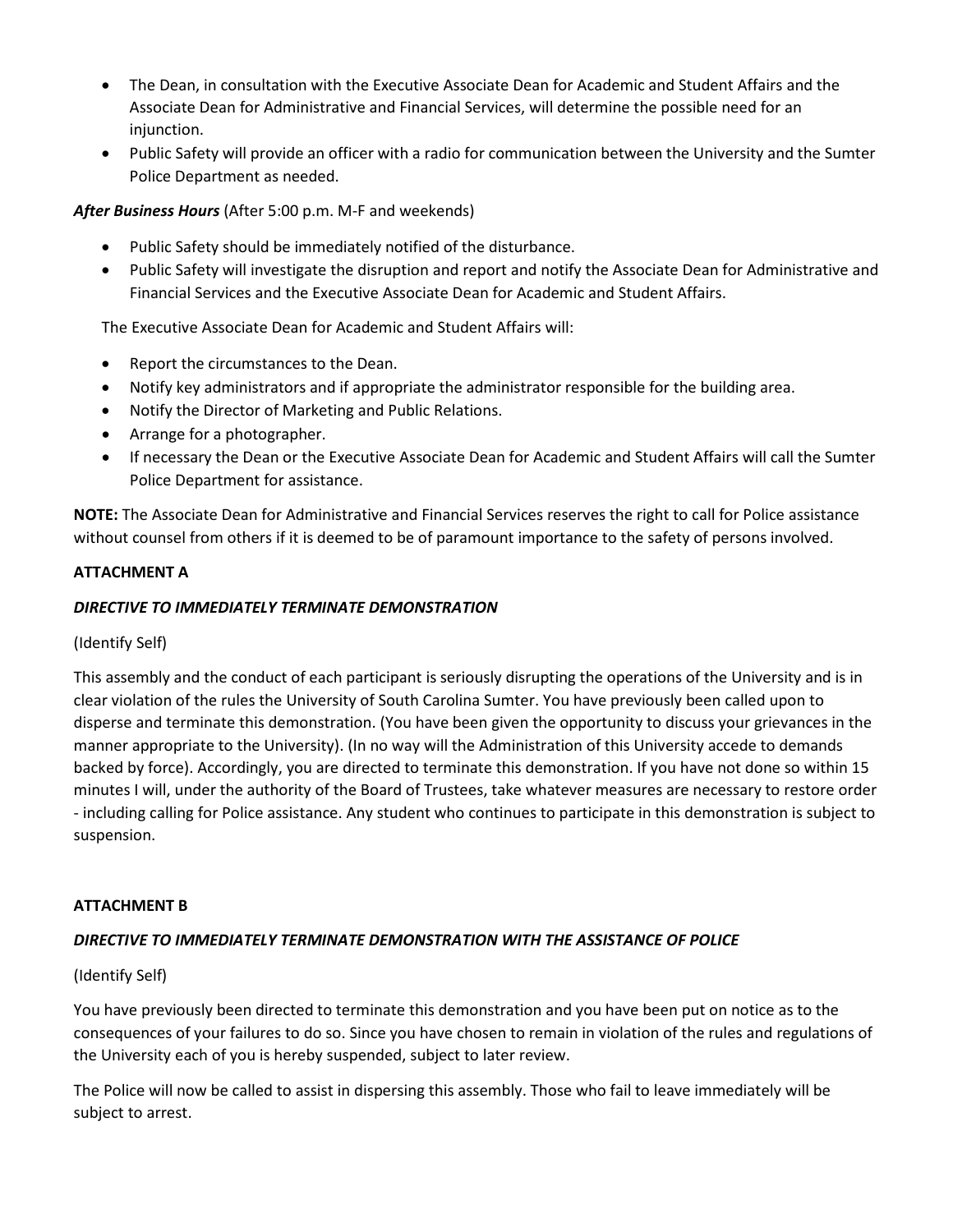# **EXPLOSION, AIRCRAFT DOWN (CRASH) ON CAMPUS**

In the event a mishap occurs such as an explosion or a downed aircraft (crash) on campus, take the following actions:

- Immediately take cover under tables, desks and other objects that will give protection against falling glass or debris.
- After the affects of the explosion and/or fire has subsided notify the Sumter Police Department (9-911) and Campus Public Safety (3400). Give your name and describe the location and nature of the emergency.
- If necessary, or when directed to do so, activate the building alarm.
- When the building evacuation alarm is sounded or when told to leave by University officials walk quickly to the nearest marked EXIT and ask others to do the same.
- ASSIST THE HANDICAPPED IN EXITIING THE BUILDING! Remember that elevators are reserved for handicapped persons. DO NOT USE ELEVATORS IN CASE OF FIRE. DO NOT PANIC.
- Once outside move to a clear area that is at least 500 feet away from the affected building or area. Keep streets and walkways clear for emergency vehicles and crews. Know your area assembly points.
- If requested assist Emergency Crews as necessary.
- A Campus Emergency Command Post may be set up near the disaster site. Keep clear of the Command Post unless you have official business.
- DO NOT RETURN TO AN EVACUATED BUILDING unless told to do so by a University official.

**IMPORTANT:** After any evacuation report to your designated campus area assembly point. Stay there until an accurate Head Count is taken. The Building Coordinator will take attendance and assist in the accounting for all building occupants.

# **EARTHQUAKE**

During an earthquake remain calm and quickly follow the steps outlined below.

- IF *INDOORS* seek refuge in a doorway or under a desk or a table. Stay away from glass windows, shelves and heavy equipment.
- IF *OUTDOORS* move quickly away from buildings, utility poles and other structures. CAUTION: Always avoid power or utility lines and trees as they can be energized. Know your assembly point.
- If in an automobile stop in the safest place available, preferably away from power lines and trees. Stop as quickly as safely permits, but stay in the vehicle for the shelter it offers.
- After the initial shock, evaluate the situation and if emergency help is necessary call Campus Public Safety (3400), if on campus, or the Police if off campus. Protect yourself at all times and be prepared for after shocks.
- Damaged facilities should be reported to Campus Public Safety (#3400) and Maintenance (#3243). NOTE: Gas leaks and power failures create special hazards. Please refer to the section on Utility Failures.
- If an emergency exists activate the building alarm. CAUTION: THE BUILDING ALARM MAY NOT SOUND IN ALL BUILDINGS, you may have to report the emergency by phone or in person.
- When the building evacuation alarm is sounded walk to the nearest marked EXIT and ask others to do the same.
- ASSIST THE HANDICAPPED IN EXITING THE BUILDING! Remember that elevators are reserved for handicapped persons. DO NOT USE ELEVATORS IN CASE OF FIRE. DO NOT PANIC.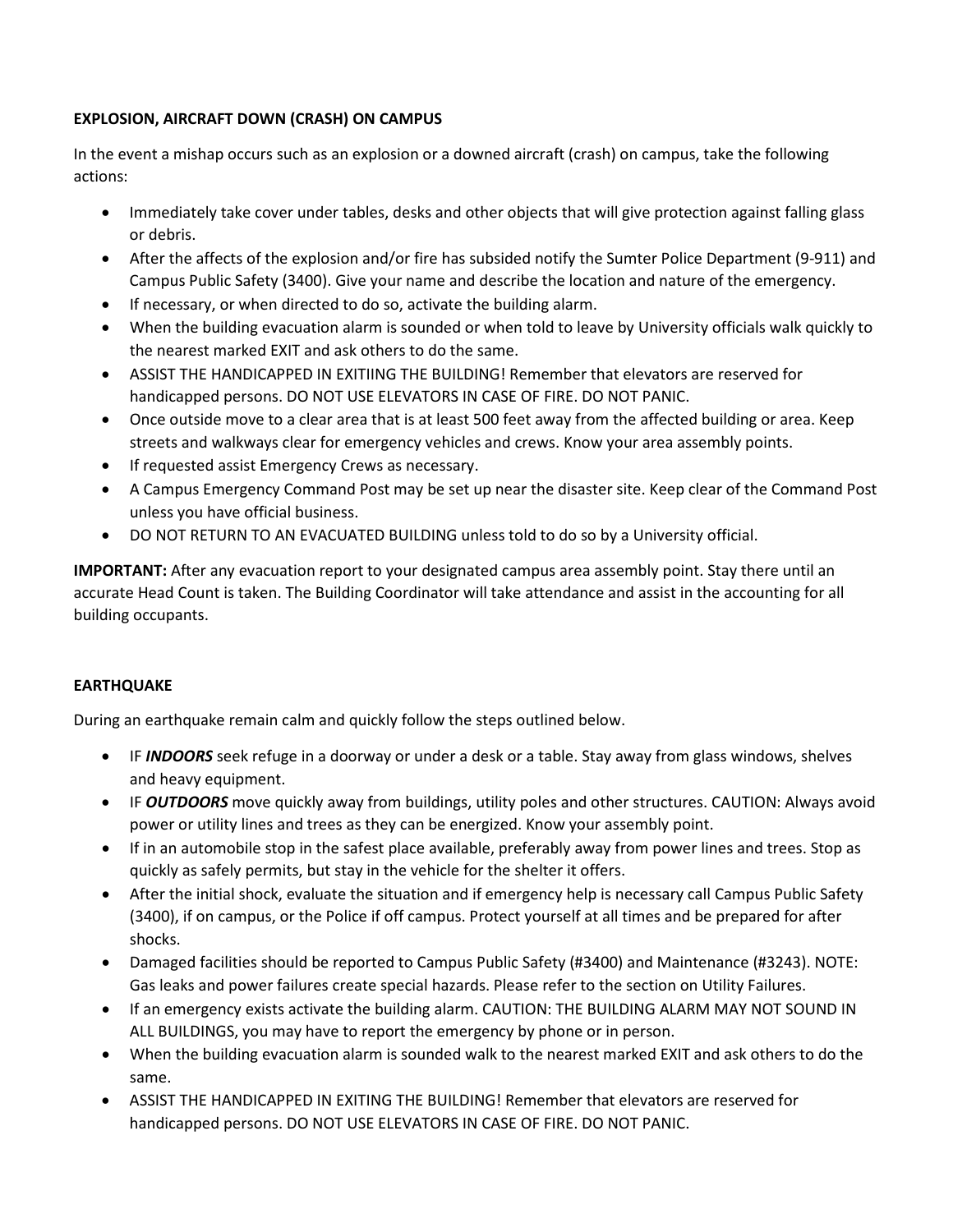- Once outside move to a clear area that is at least 500 feet away from the affected building(s). Keep streets, fire lanes, hydrants and walkways clear for emergency vehicles and crews. Know your area assembly points.
- If requested assist Emergency Crews as necessary.
- A Campus Emergency Command Post may be set up near the disaster site. Keep clear of the Command Post unless you have official business.
- DO NOT RETURN TO AN EVACUATED BUILDING unless told to do so by a University official.

**IMPORTANT:** After any evacuation report to your designated campus area assembly point. Stay there until an accurate Head Count is taken. The Building Coordinator will take attendance and assist in the accounting for all building occupants.

## **MEDICAL AND FIRST AID**

- Call the campus public safety office if you need assistance
- Emergency on campus telephone number #3400.
- Off campus emergencies dial 911.
- If serious injury or illness occurs on campus immediately dial 911, then 3400. Give your name; describe the nature and severity of the medical problem and the campus location of the victim.
- In case of minor injury or illness provide first aid care\*. Use only sterile first aid materials.
	- \* Only Red Cross trained personnel should provide first aid treatment (i.e.: first aid, CPR)
- In case of serious injury or illness Red Cross trained personnel should quickly perform the following steps:
- Keep the victim still and comfortable. DO NOT MOVE THE VICTIM.
- Ask victim, "Are you okay?" and "What is wrong?"
- Check breathing and give artificial respiration if necessary.
- Control serious bleeding by direct pressure on the wound.
- Continue to assist the victim until help arrives.
- Look for emergency medical I.D., question witness(es) and give all information to the paramedics.
- Every office should have a person trained in first aid and CPR. Training is available through the local Red Cross and Student Life Center.

\* Only Red Cross trained personnel should provide first aid treatment (i.e.: first aid, CPR)

**IMPORTANT:** After any evacuation report to your designated campus area assembly point. Stay there until an accurate Head Count is taken. The Building Coordinator will take attendance and assist in the accounting for all building occupants.

# **CHEMICAL OR RADIATION SPILL**

- Any spillage of a hazardous chemical or radiation material is reported immediately to Campus Public Safety at #3400 and the Campus Chemical Safety Officer at #3844.
- When reporting be specific about the nature of the involved material and exact location. Public Safety will contact the necessary specialized authorities and medical personnel.
- The key person on site should vacate the affected area at once and seal it off to prevent further contamination of other areas until the arrival of Public Safety Personnel.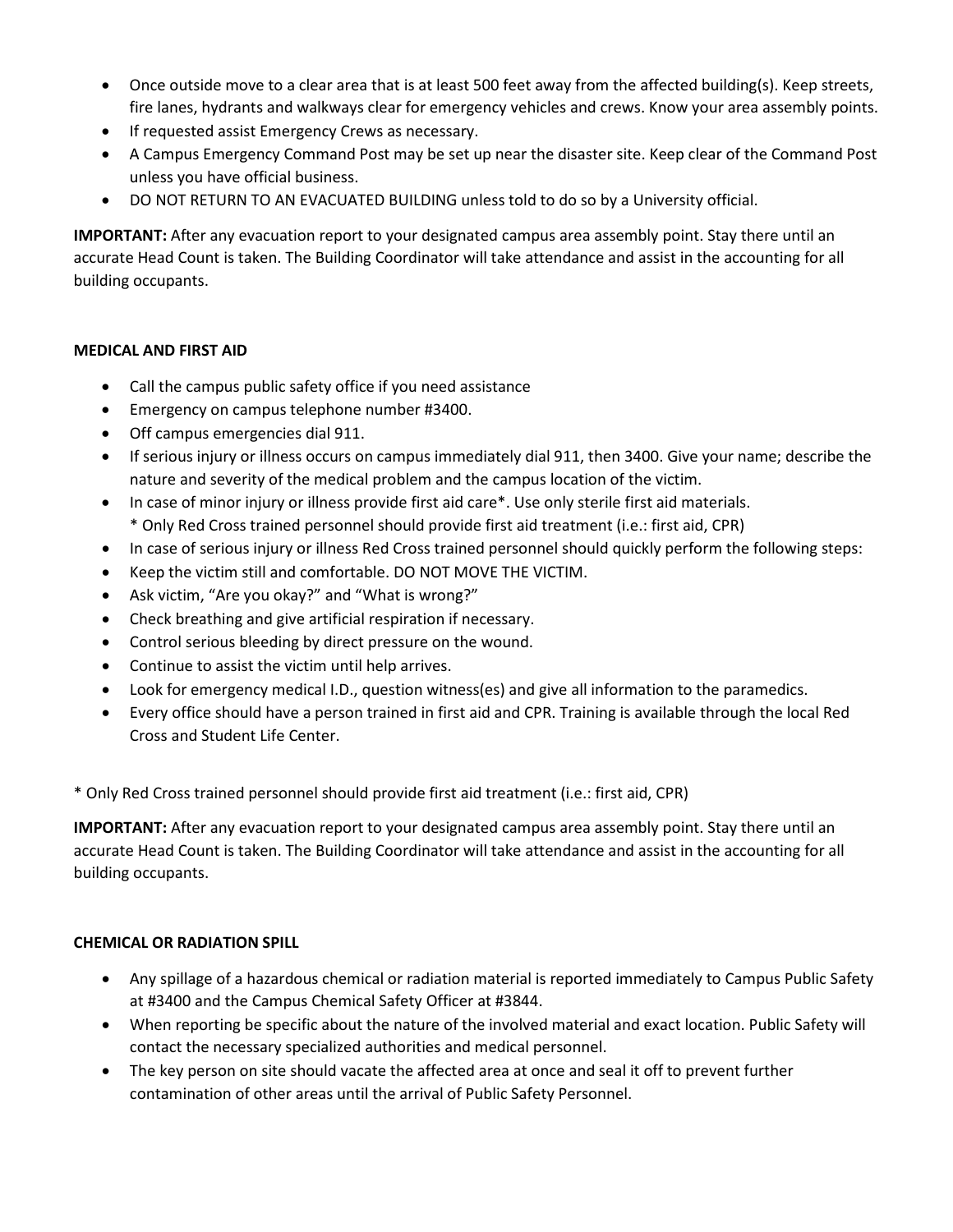- Anyone who may be contaminated by the spill is to avoid contact with others as much as possible, remain in the vicinity and give their names to Public Safety. Required first aid and clean up by specialized authorities should be started at once.
- If an emergency exists, activate the building alarm.
- When the building evacuation alarm is sounded walk to the nearest marked EXIT and ask others to do the same.
- ASSIST THE HANDICAPPED IN EXITING THE BUILDING! Remember that elevators are reserved for handicapped persons. DO NOT USE ELEVATORS IN CASE OF FIRE. DO NOT PANIC.
- Once outside move to a clear area that is at least 500 feet away from the affected building(s). Keep streets, fire lanes, hydrants and walkways clear for emergency vehicles and crews. Know your area assembly points.
- If requested assist Emergency Crews as necessary.
- A Campus Emergency Command Post may be set up near the disaster site. Keep clear of the Command Post unless you have official business.
- DO NOT RETURN TO AN EVACUATED BUILDING unless told to do so by a University official.

**IMPORTANT:** After any evacuation report to your designated campus area assembly point. Stay there until an accurate Head Count is taken. The Building Coordinator will take attendance and assist in the accounting for all building occupants.

# **BOMB THREAT**

If you observe a suspicious object or potential bomb on campus DO NOT HANDLE THE OBJECT! Clear the area and immediately call Public Safety on Extension #3400.

Any person receiving a phone call concerning a bomb threat should ask the caller:

- When is the bomb going to explode?
- Where is the bomb located?
- What kind of bomb is it?
- What does it look like?
- Why did you place the bomb?

Keep talking to the caller as long as possible and record the following:

- Time of the call.
- Age and sex of the caller.
- Speech pattern, accent, possible nationality, etc.
- Emotional state of the caller.
- Background noise.

Immediately notify Public Safety, extension #3400. Report the incident.

The Sumter Police Department/Shaw AFB Officers will conduct a detailed bomb search. Employees are requested to make a cursory search of their area for suspicious objects and to report the location to Public Safety. DO NOT TOUCH THE OBJECT!!! Do not open drawers, cabinets or turn lights on or off.

If an emergency exists, activate the building alarm.

When the building evacuation alarm is sounded walk to the nearest marked EXIT and ask others to do the same.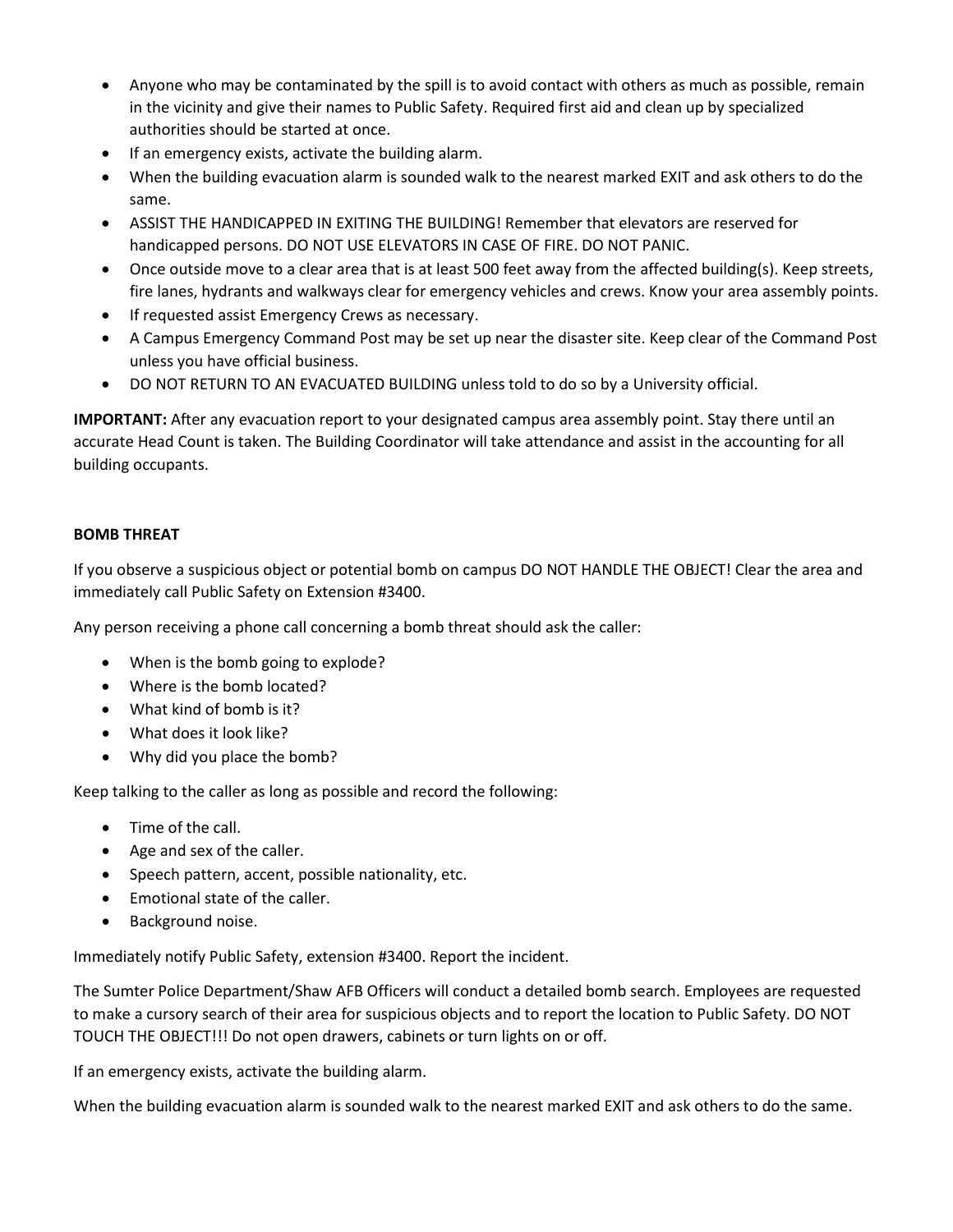ASSIST THE HANDICAPPED IN EXITING THE BUILDING! Remember that elevators are reserved for handicapped persons. DO NOT USE ELEVATORS IN CASE OF FIRE. DO NOT PANIC.

Once outside move to a clear area that is at least 500 feet away from the affected building(s). Keep streets, fire lanes, hydrants and walkways clear for emergency vehicles and crews. Know your area assembly points.

If requested assist Emergency Crews as necessary.

DO NOT RETURN TO AN EVACUATED BUILDING unless told to do so by a University official.

# **VIOLENT OR CRIMINAL BEHAVIOR**

Campus Public Safety is located in the Williams-Brice-Edwards Administration Building and provides you with 8 hours of help and protection. This service is provided five days a week during regular semester class meeting days.

On Campus Emergencies, Dial # 3400 or 9-911

Everyone is asked to assist in making the campus a safe place by being alert to suspicious situations and promptly reporting them.

If you are a victim or a witness to any on campus offense...AVOID RISKS!!!!

Promptly notify Public Safety at extension # 3400 as soon as possible and report the incident, including the following:

- Nature of the incident.
- Location of the incident.
- Description of person(s) involved.
- Description of property involved.

If you observe a criminal act or whenever you observe a suspicious person on campus, immediately notify Public Safety and report the incident.

Assist the officers when they arrive by supplying them with all additional information and ask others to cooperate.

Should gunfire or discharged explosives hazard the campus, you should take cover immediately using all available concealment. After the disturbance seek emergency first aid if necessary.

#### **FIRE**

- IN AN EMERGENCY, DIAL #9-911 from a campus office extension.
- On Campus Emergency, Dial # 3400 8:30 a.m. 5:00 p.m. M-F, # 9-911 after 5 p.m. and weekends.
- IN ALL CASES OF FIRE, THE SUMTER FIRE DEPARTMENT MUST BE NOTIFIED IMMEDIATELY!
- Know the location of fire extinguishers, fire exits and alarm systems in your area and know how to use them. Training and information is available through the Maintenance Department.
- If a minor fire appears controllable IMMEDIATELY contact the Sumter Fire Department and Campus Public Safety. Then promptly direct the charge of the fire extinguisher toward the base of the flame.
- If an emergency exists, activate the building alarm. CAUTION: THE BUILDING ALARM RINGS ONLY IN SOME BUILDINGS, you must report the fire by phone.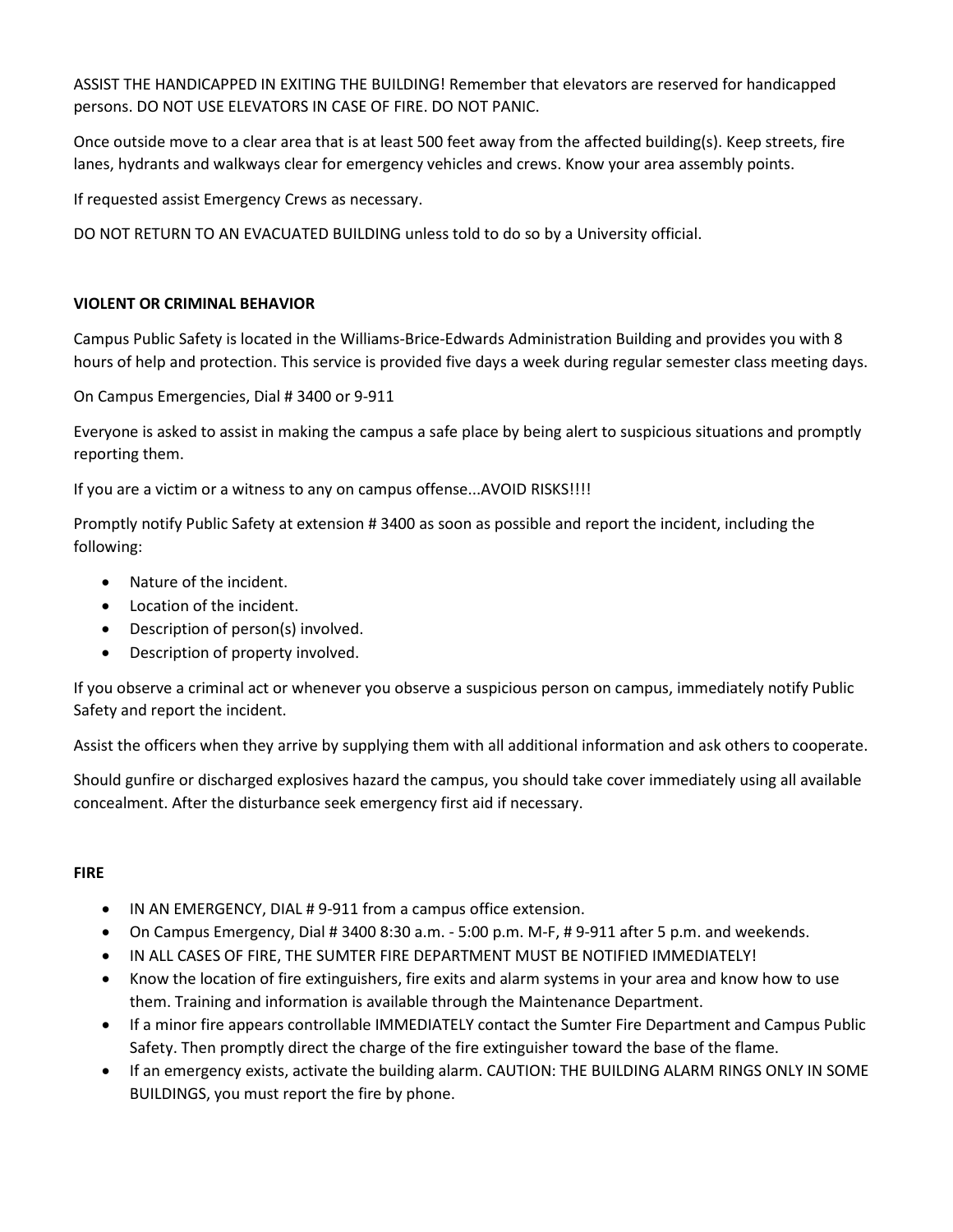- On large fires that do not appear controllable, IMMEDIATELY notify the Sumter Fire Department and Campus Public Safety. Then evacuate all rooms, closing all doors to confine the fire and reduce oxygen - DO NOT LOCK THE DOORS!!!
- When the building evacuation alarm is sounded an emergency exists. CLOSE your doors and WALK quickly to the nearest marked exit and alert others to do the same.
- ASSIST THE HANDICAPPED IN EXITING THE BUILDING! Remember that elevators are reserved for handicapped persons. DO NOT USE ELEVATORS IN CASE OF FIRE. DO NOT PANIC. Smoke is the greatest danger in a fire, so stay near the floor where the air will be less toxic.
- Once outside move to a clear area that is at least 500 feet away from the affected building(s). Keep streets, fire lanes, hydrants and walkways clear for emergency vehicles and crews. Know your area assembly points.
- If requested assist Emergency Crews as necessary.
- A Campus Emergency Command Post may be set up near the emergency site. Keep clear of the Command Post unless you have official business.
- DO NOT RETURN TO AN EVACUATED BUILDING unless told to do so by a University official.

**NOTE:** If you become trapped in a building during a fire and a window is available, place an article of clothing (shirt, coat, etc.) outside the window as a marker for rescue crews. If there is no window, stay near the floor where the air will be less toxic. Shout at regular intervals to alert emergency crews of your location. DO NOT PANIC.

**IMPORTANT:** After any evacuation report to your designated campus area assembly point. Stay there until an accurate Head Count is taken. The Building Coordinator will take attendance and assist in the accounting for all building occupants.

## **UTILITY FAILURE**

- In the event of a major utility failure occurring during regular working hours (8:00 a.m. through 5:00 p.m., Monday through Friday), immediately notify Maintenance at extension #3743.
- If there is potential danger to building occupants, notify Campus Public Safety at extension #3838.
- If the utility failure occurs after hours, weekends or holidays, notify Maintenance at 773-3598 or 469-6509.
- All building evacuations will occur when an alarm sounds continuously and/or when an emergency exists.
- ASSIST THE HANDICAPPED IN EXITING THE BUILDING! Remember that elevators are reserved for handicapped persons. DO NOT USE ELEVATORS IN CASE OF FIRE. DO NOT PANIC.
- Once outside move to a clear area that is at least 500 feet away from the affected building(s). Keep streets, fire lanes, hydrants and walkways clear for emergency vehicles and crews. Know your area assembly points.
- If requested assist Emergency Crews as necessary.
- A Campus Emergency Command Post may be set up near the emergency site. Keep clear of the Command Post unless you have official business.
- DO NOT RETURN TO AN EVACUATED BUILDING unless told to do so by a University official.

# **ADDITIONAL INFORMATION AND PROCEDURES**

Always observe steps Al" and A2" above whenever the following utility emergencies arise.

# **ELECTRICAL/LIGHT FAILURE**

If an electrical or lighting failure occurs, campus building lighting may not provide sufficient illumination in corridors or stairs for safe exiting. It is therefore advisable to have a flashlight and portable radios available for emergencies.

#### **ELEVATOR FAILURE**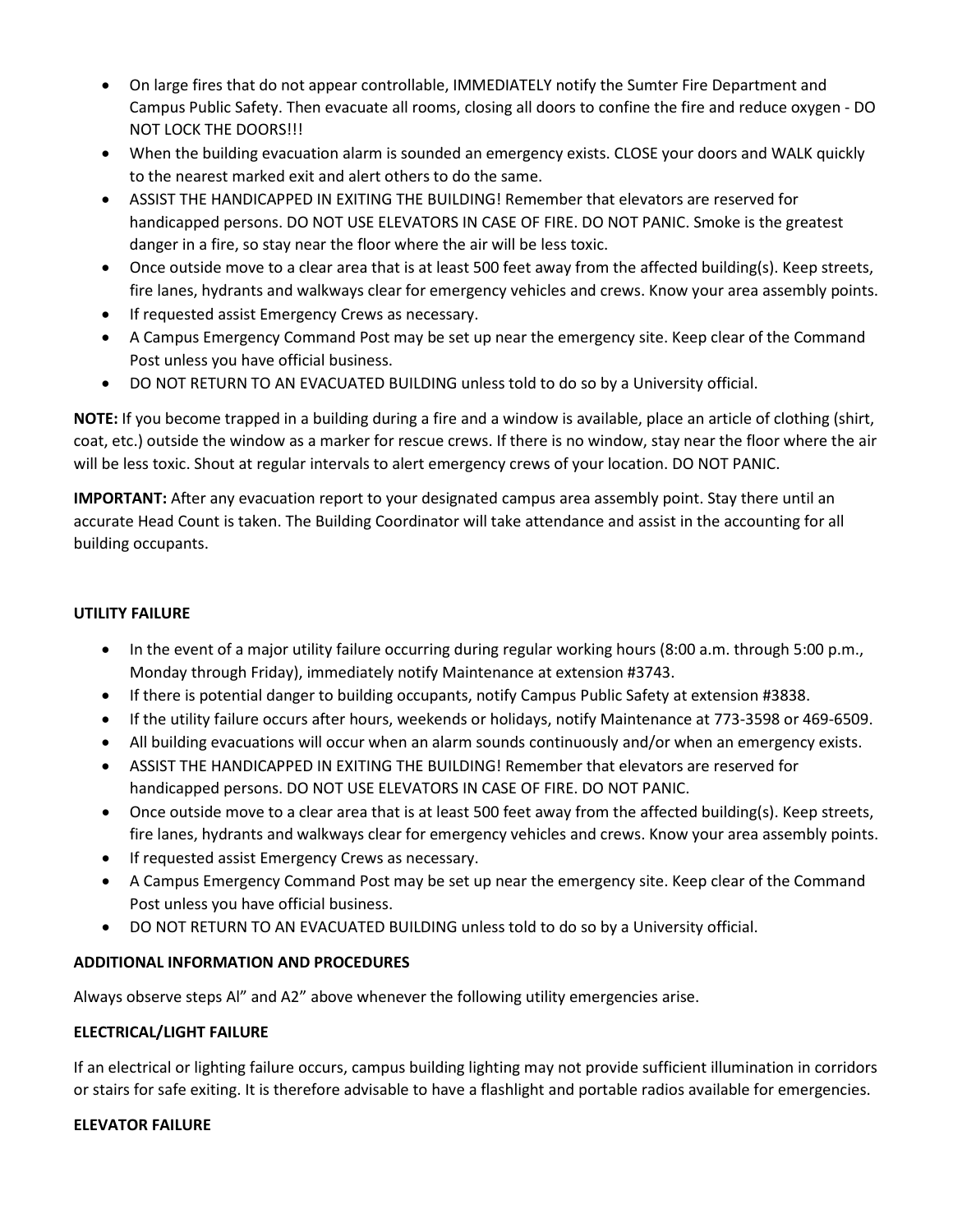If you are trapped in the elevator use the emergency phone to notify Campus Public Safety (#3400). If the elevator's emergency phone is not working, turn on the emergency alarm (located on the front panel) which will signal for help.

#### **PLUMBING FAILURE/FLOODING**

Cease all operations. **DO NOT SWITCH ON ANY LIGHTS OR ANY ELECTRICAL EQUIPMENT! REMEMBER electrical arcing can trigger an explosion!!!** Notify Maintenance at extension # 3743 during the day or 773-3598 on nights, weekends and holidays.

## **VENTILATION PROBLEM**

If smoke odors come from the ventilation system, immediately notify Maintenance at extension #3743 during the day or 773-3598 on nights, weekends and holidays and if necessary cease all operations and vacate the area.

#### **MEDIA RELATIONS**

CALL THE CAMPUS PUBLIC SAFETY OFFICE IF YOU NEED ASSISTANCE, #3838.

## On Campus Emergencies Dial: #3400

USC Sumter has two basic guidelines to observe in crisis situations.

- Only authorized spokespersons (Dean of the University, Director of Marketing and Public Relations) will meet or talk with the media.
- Only factual information is released; no speculation is to be offered.

#### **OTHER GUIDELINES**

- All executive and supervisory personnel are notified to report emergencies to the Dean. They should also be reminded not to speak to outsiders, especially to the media, on behalf of the University.
- The Dean and other top administrators and the Director of Marketing and Public Relations are informed immediately of existing emergencies. Complete details are made available to them, including what it is, how it happened, who is involved, what is happening now and what help has been called for.
- The Dean and the Director of Marketing and Public Relations and any other person involved will confer and decide on the appropriate action.
- All calls from the media are referred directly to the Dean of the University at extension #3888.

# **PSYCHOLOGICAL CRISIS**

A psychological crisis exists when an individual is threatening harm to himself/herself or to others, or is out of touch with reality due to severe drug reactions or a psychotic break. A psychotic break maybe manifested by hallucinations, or uncontrollable behavior, or the person could be a mental patient walk-away.

If a psychological crisis occurs:

- Never try to handle a situation you feel is dangerous on your own.
- Notify the Public Safety Officer of the situation, dial extension #3400. Clearly state that you need immediate assistance, give our name, our location and the area involved. In extreme emergencies, contact the Sumter Police Department at #9-911 from a campus office extension.